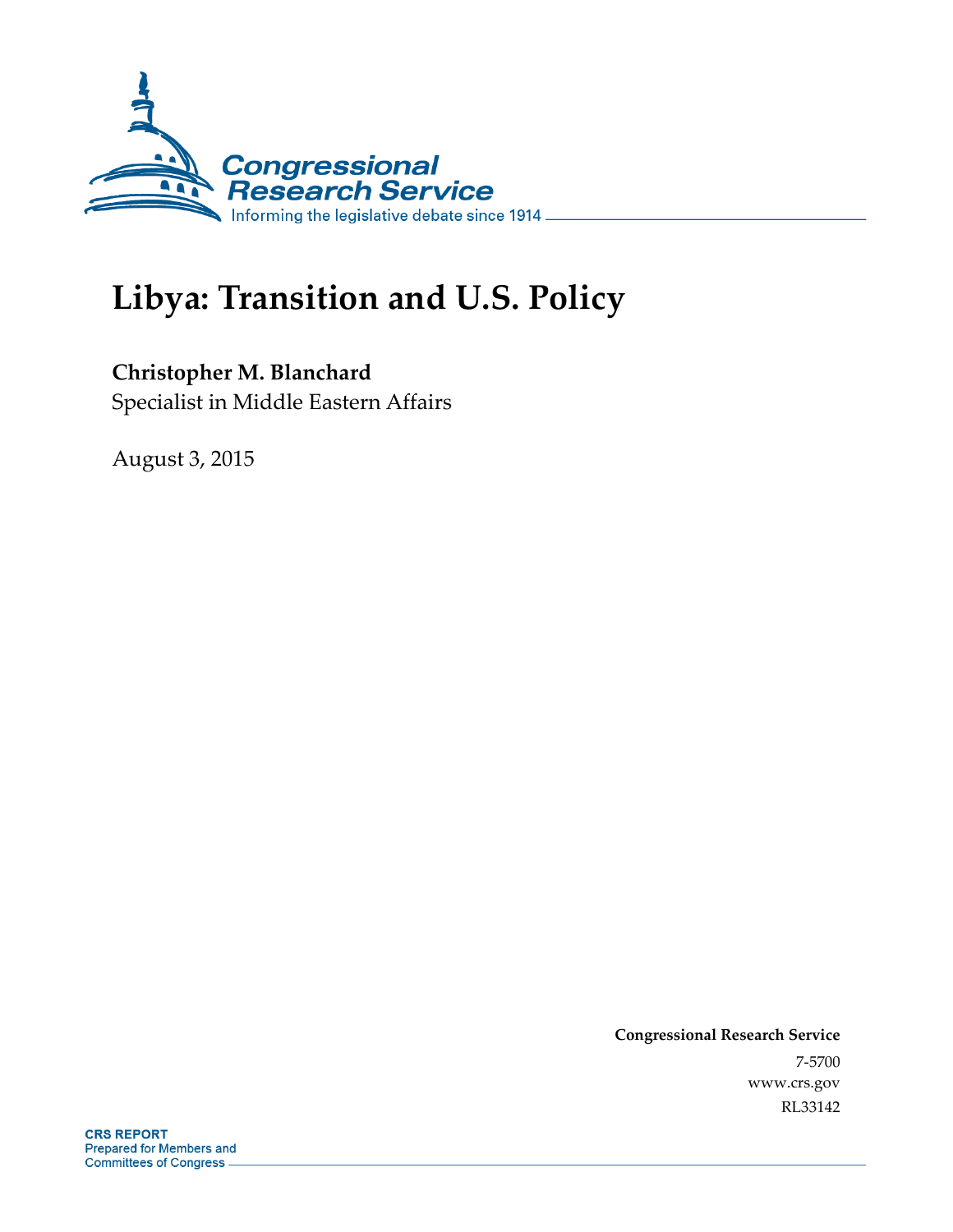### **Summary**

Libya's post-Qadhafi transition has been disrupted by armed non-state groups and threatened by the indecision and infighting of interim leaders. Since an armed uprising ousted the government of Muammar al Qadhafi in late 2011, interim authorities have failed to form a stable government, address pressing security issues, reshape the country's public finances, or create a viable framework for post-conflict justice and reconciliation. The insecurity that was prevalent in Libya in the immediate wake of the 2011 conflict deepened in 2014, driven by overlapping ideological, personal, financial, and transnational rivalries. Armed militia groups and locally organized political leaders remain the most powerful arbiters of public affairs. The U.S. State Department describes Libya as a terrorist safe haven, and the U.S. government suspended operations at the U.S. Embassy in Tripoli and relocated U.S. personnel out of the country in July 2014.

Since 2011, security in Libya has largely been a function of self-restraint among citizens and militias coexisting in an atmosphere of atomized power and contested political legitimacy, amplified by the proliferation of military weaponry among citizens and non-state groups. Such self-restraint has diminished as campaigns of political intimidation, patterns of criminality, assassinations, and the consolidation of militia influence, at times with state support, have eroded some Libyans' trust in each other and in the political process. Criminals and violent Islamist extremist organizations have exploited these conditions, and the latter have strengthened their military capabilities and advanced their ideological agendas inside Libya and beyond its borders. Elections for legislative bodies and a constitutional drafting assembly have been held and transparently administered, but have been marred by declining rates of participation, threats to candidates and voters, and zero-sum political competition.

Amid reports of armed intervention and other apparent attempts by governments in the region to influence events in Libya, U.S. officials and other international actors have worked since August 2014 to convince Libyan factions and their regional supporters that inclusive, representative government and negotiation are preferable to competing groups' attempts to achieve dominance through force of arms. On August 27, the United Nations Security Council adopted Resolution 2174, authorizing the placement of financial and travel sanctions on individuals and entities in Libya and internationally who are found to be "engaging in or providing support for other acts that threaten the peace, stability or security of Libya, or obstruct or undermine the successful completion of its political transition." In July 2015, some Libyan leaders initialed a U.N.-backed agreement that would bring together warring factions and create a Government of National Accord to oversee the resumption and completion of the transition. However, some Libyans refused to sign the agreement and have vowed to defend their interests. The presence and strengthening of Islamic State supporters in Libya are becoming matters of deep concern among Libyans and the international community, as are the continuing weakness of Libyan state institutions and flows of migrants, refugees, and contraband across Libya's unpoliced borders.

Congress has appropriated funding for limited U.S. transition assistance and security assistance programs with some conditions attached, and Members of Congress are considering FY2016 appropriations requests and legislation related to Libya (H.R. 2772 and S. 1725). Congressional consideration of the circumstances surrounding the September 2012 attacks on U.S. facilities and personnel in Benghazi also is ongoing, notably under the auspices of a House Select Committee on the Benghazi attacks first established in May 2014. For the time being, conflict mitigation appears to be the Obama Administration's top policy priority in Libya, but counterterrorism concerns are growing and political consensus among Libyans may remain elusive.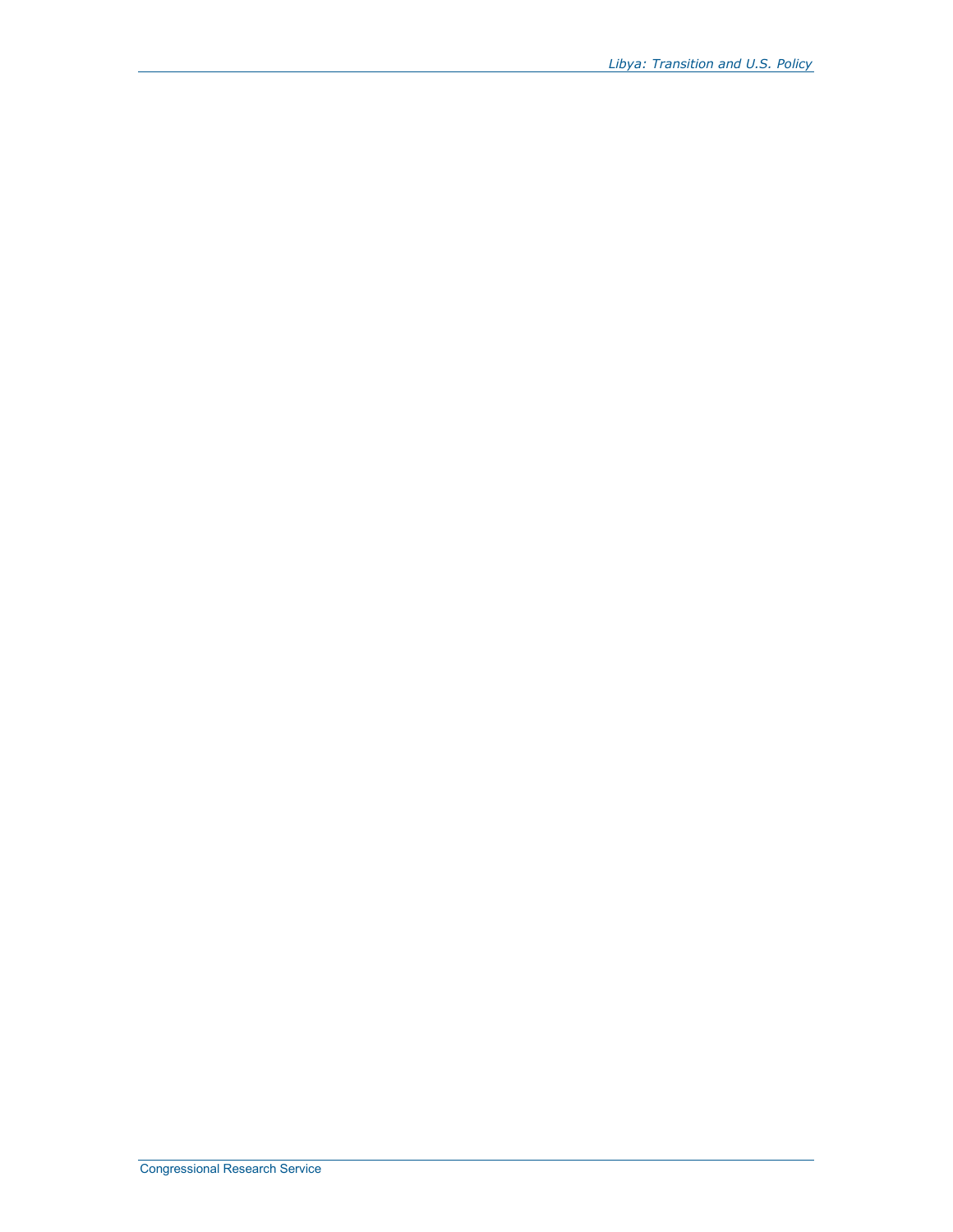## **Contents**

| Investigations into 2012 Attacks on U.S. Facilities and Personnel in Benghazi  14 |  |
|-----------------------------------------------------------------------------------|--|
|                                                                                   |  |

### **Figures**

### **Tables**

### **Appendixes**

### **Contacts**

|--|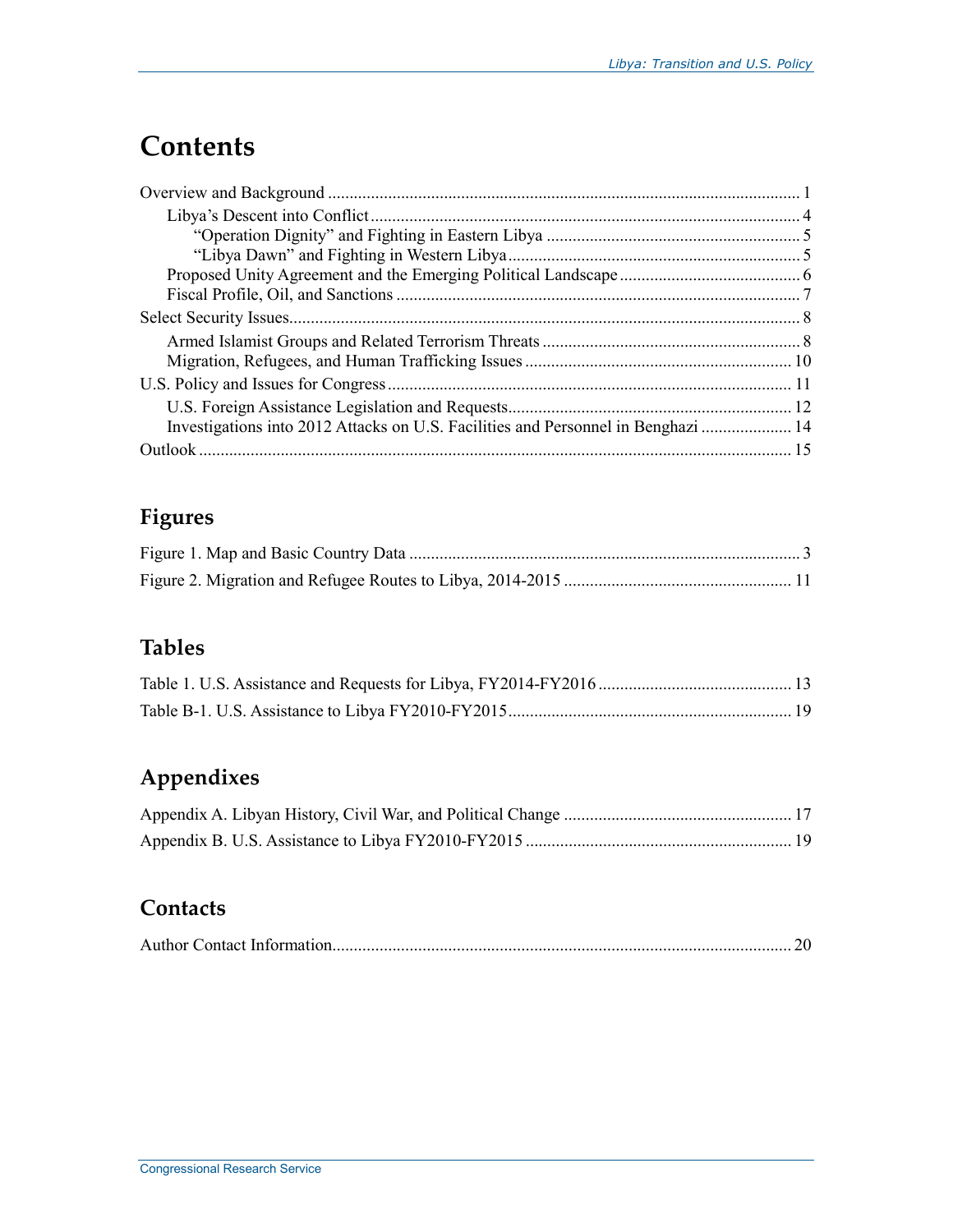## **Overview and Background**

Since Muammar al Qadhafi's fall in 2011, Libyan interest groups have pursued diverse objectives based on local and regional identities, tribal affiliations, political and religious ideologies, and shared personal backgrounds. Fighting and political maneuvering during 2014 and 2015 among rival factions and armed groups has reflected a number of unresolved debates. These include debates over Libya's security relationships with foreign governments; the proper role for Islam in political and social life; mechanisms for the provision of local and national security; the political future of Qadhafi-era officials; the relative centralization or decentralization of national administrative authority; competing fiscal priorities; and the ongoing exploitation of Libyan territory by terrorists, arms traffickers, and criminals. Clashing personal ambitions and competition over illicit financial proceeds also reportedly have contributed to unrest.

Libyans have been immersed in chaotic conflict since May 2014, when a group of current and former military officers launched an unauthorized military campaign against Islamist groups. National elections in June 2014 to replace the then-interim national legislature were held successfully, but the legitimacy of the resulting body was challenged by some Libyans who questioned its mandate and its positions on the anti-Islamist military campaign. Some Libyans (including non-Islamist groups) see the military campaign as an illegitimate attempt to assert control of the country by former regime officials. Its supporters argue that the inability of the state to ensure security and the actions of armed Islamist groups demand a firm response.

After a year of bitter conflict and in the face of rising threats from Islamic State supporters and other extremists, some Libyan leaders initialed a framework agreement in July 2015 that, if implemented, would establish a new interim Government of National Accord (GNA) to manage the completion of the disrupted transition from interim leadership to a constitutionally established elected government.

#### **The Skhirat Agreement of July 11, 2015**

Under the terms of the July 11 agreement initialed in Skhirat, Morocco (pronounced SKIR-aht), Libyan parties would agree to form a Government of National Accord (GNA), headed by a Presidency Council made up of a prime minister, two deputies (to be chosen by unspecified means, put presumably with the mutual consent of parties to the agreement), and two ministers. The Presidency Council must make decisions unanimously. The Presidency Council would assume the functions of the Supreme Commander of the Libyan army and have considerable security authority, including the power to declare war, peace, and states of emergency. The House of Representatives (HoR) would remain the legislative body of government, with its decisionmaking rules changed to require the votes of 150 of its 192 members for a majority on questions of confidence in the GNA. The HoR would endorse major security decisions and international agreements entered into by the Presidency Council. Libyan leaders would select (through an as yet undefined method) 90 GNC members and 30 independent figures to serve on a parallel State Council. The State Council would consult with the HoR on several major appointed positions and establish joint committees with the HoR in order to consider a draft law on the competencies of senior military leaders and to adopt legislation providing for popular consideration of a draft constitution and elections for a permanent government. The term of the GNA would be one year from a vote of confidence by the HoR, with the possibility of a one-year extension. Its mandate would expire once an executive authority was chosen under a new constitution. Provisions for the selection of government ministers and the potential integration of militia forces into national security forces remain to be determined, and may prove controversial.

Over the last year, the United States has backed the United Nations-led negotiation process that produced the GNA agreement. The process brings together representatives of Libya's two rival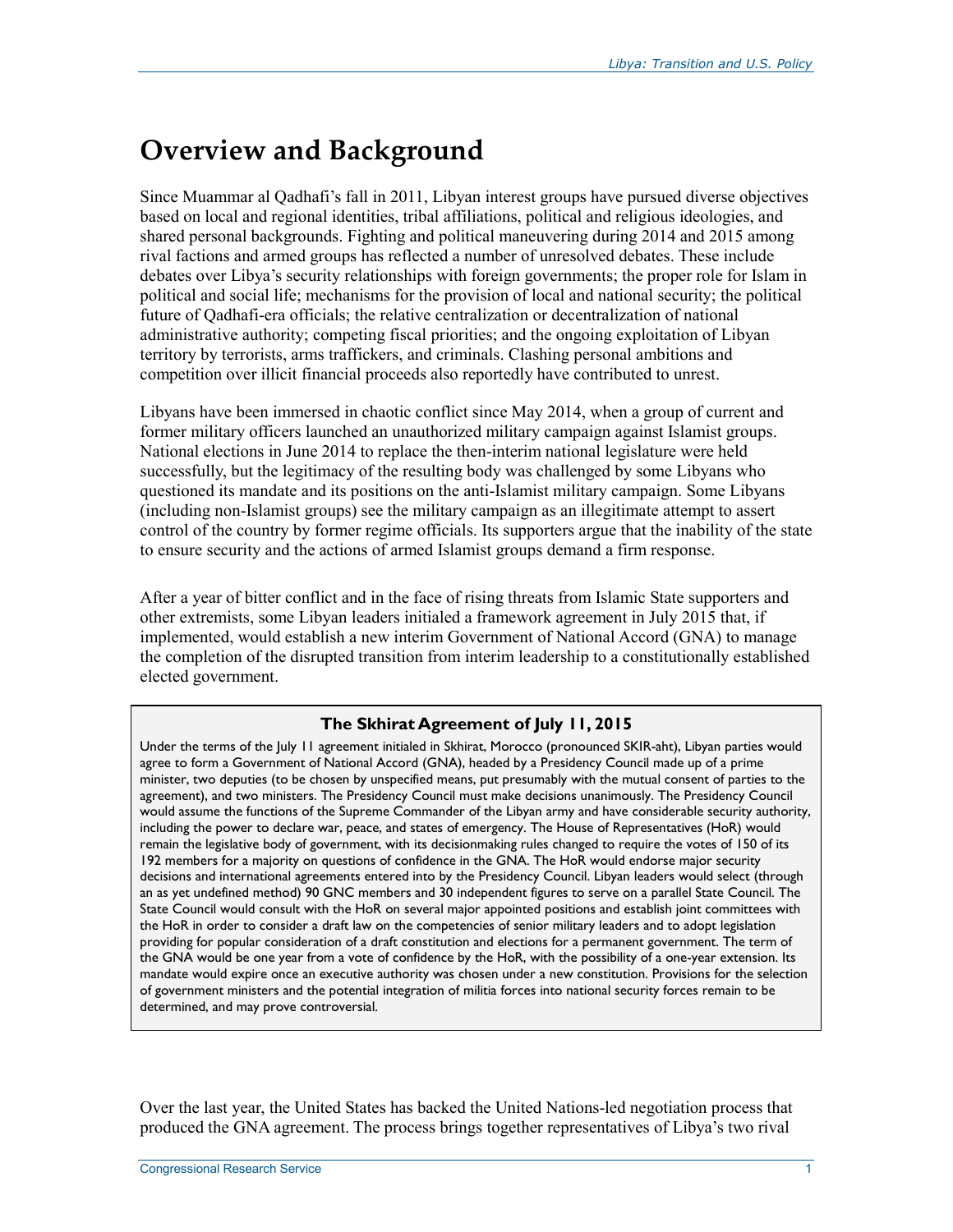governments, local political leaders, militia members, and other Libyan interest groups, who have met mainly in Skhirat, Morocco, and Geneva, Switzerland, under the auspices of the U.N. Secretary General's Special Representative for Libya Bernadino León. Some Libyans have stated their willingness to create a GNA that would include members of the Tobruk-based House of Representatives, its appointed government, and their Tripoli-based rivals in the General National Congress (GNC). However, to date, members of the GNC have rejected the proposed agreement, and some allied militia leaders have vowed to resist what they describe as the imposition of solutions by foreign powers. León has urged GNC representatives to initial the framework document and to participate in planned negotiations over implementation annexes and the formation of the GNA. Some observers have warned that without the participation of GNC supporters, parties to the agreement could face significant resistance in moving forward and risk more intense conflict.

The United States and other countries have welcomed the apparent progress in the talks and called for all Libyan parties to support the emerging deal, $\frac{1}{2}$  amid warnings from U.S. security officials (see "Select Security Issues" below) and León that the prevailing "vacuum of authority" in Libya is providing new opportunities for terrorists, criminals, smugglers, and human traffickers.<sup>2</sup> Libya's unpoliced borders continue to draw migrants, asylum seekers, and refugees to the country, where large numbers of them are making dangerous and often deadly attempts to cross the Mediterranean Sea to Europe.

Deteriorating security conditions led the State Department to withdraw U.S. diplomatic personnel from Libya in 2014, and the Obama Administration has not publicly described a timetable for their return.<sup>3</sup> Current U.S. policy initiatives are conducted outside the country and are focused on supporting multilateral efforts to encourage Libyans to reach consensus and seek to discourage spoilers through sanctions and diplomacy. If a GNA is established and/or security conditions improve sufficiently, U.S. personnel may return to the country and U.S. foreign assistance and/or military training may resume in support of security forces reporting to a unified government. In 2014, Congress enacted conditions and oversight requirements relative to U.S. assistance to Libya and made funding available for a new Counterterrorism Partnerships Fund that is expected to support programs to combat North Africa-based terrorist threats, among others (see "U.S. Foreign Assistance Legislation and Requests" below).

Managing U.S. engagement with Libyans in the context of delicate negotiations, potentially contentious government formation discussions, and persistent security threats presents many challenges. Some Libyans may welcome U.S. engagement, assistance, or military action, while others may strongly oppose U.S. involvement and/or seek to use it to discredit their political opponents. The failure of Libyan reconciliation efforts similarly would present U.S. decisionmakers with hard choices about how best to mitigate threats emanating from the country in the continuing absence of a viable national government.

<sup>&</sup>lt;sup>1</sup> According to State Department spokesman Adm. John Kirby, "The United States stands ready to support the implementation of this agreement to help ensure a government of national accord and the new institutions that comprise it, function effectively …and for the benefit of the Libyan people." Press Briefing, July 13, 2015.

<sup>&</sup>lt;sup>2</sup> Briefing by Special Representative of the United Nations Secretary-General for Libya to the Security Council, July 15, 2015.

<sup>&</sup>lt;sup>3</sup> Administration officials have referred to the withdrawal of U.S. Embassy personnel from Libya as temporary. The implications of armed groups' reported infiltration of an evacuated U.S. facility in Tripoli for any future return of diplomatic personnel remain to be seen.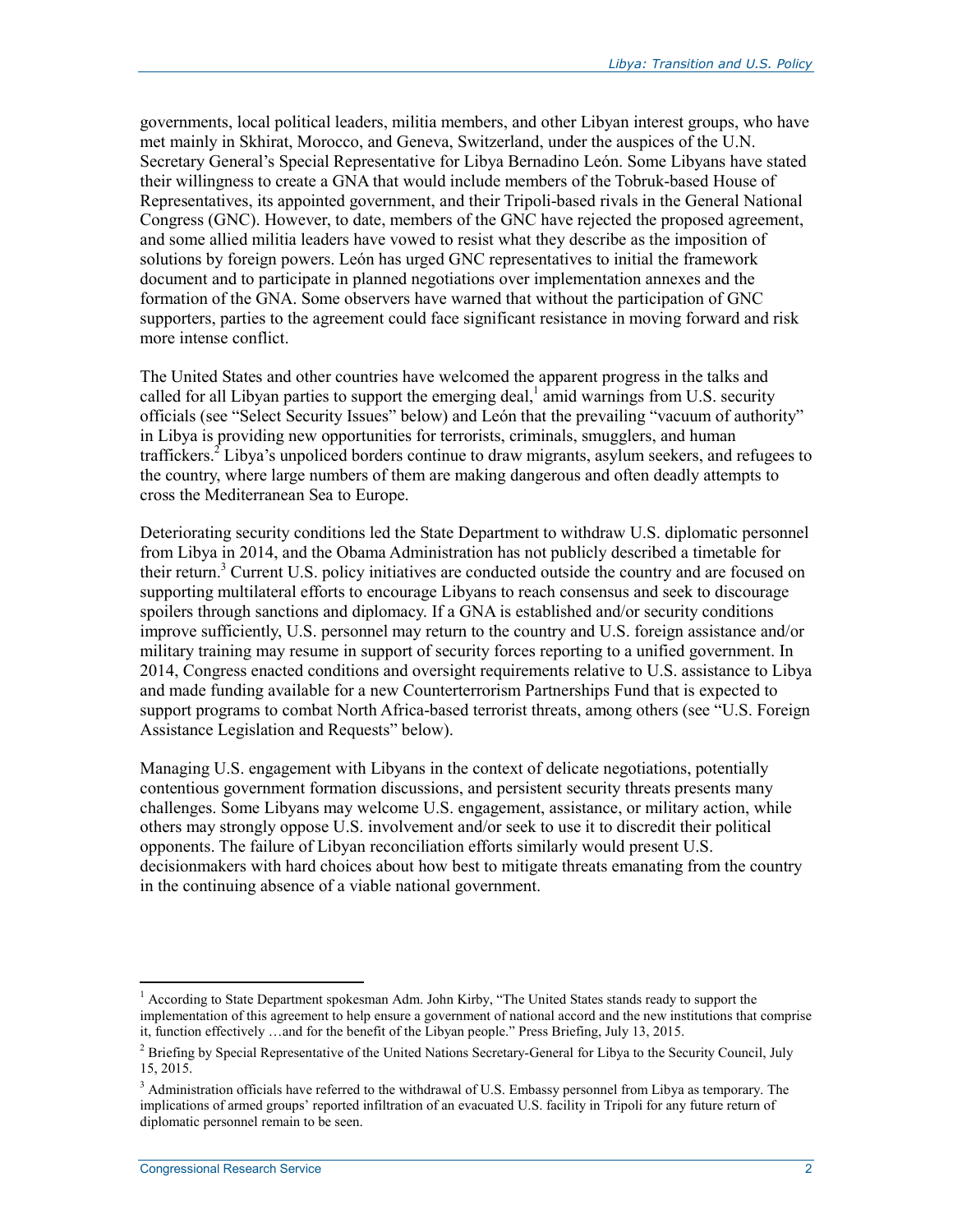

**Figure 1. Map and Basic Country Data**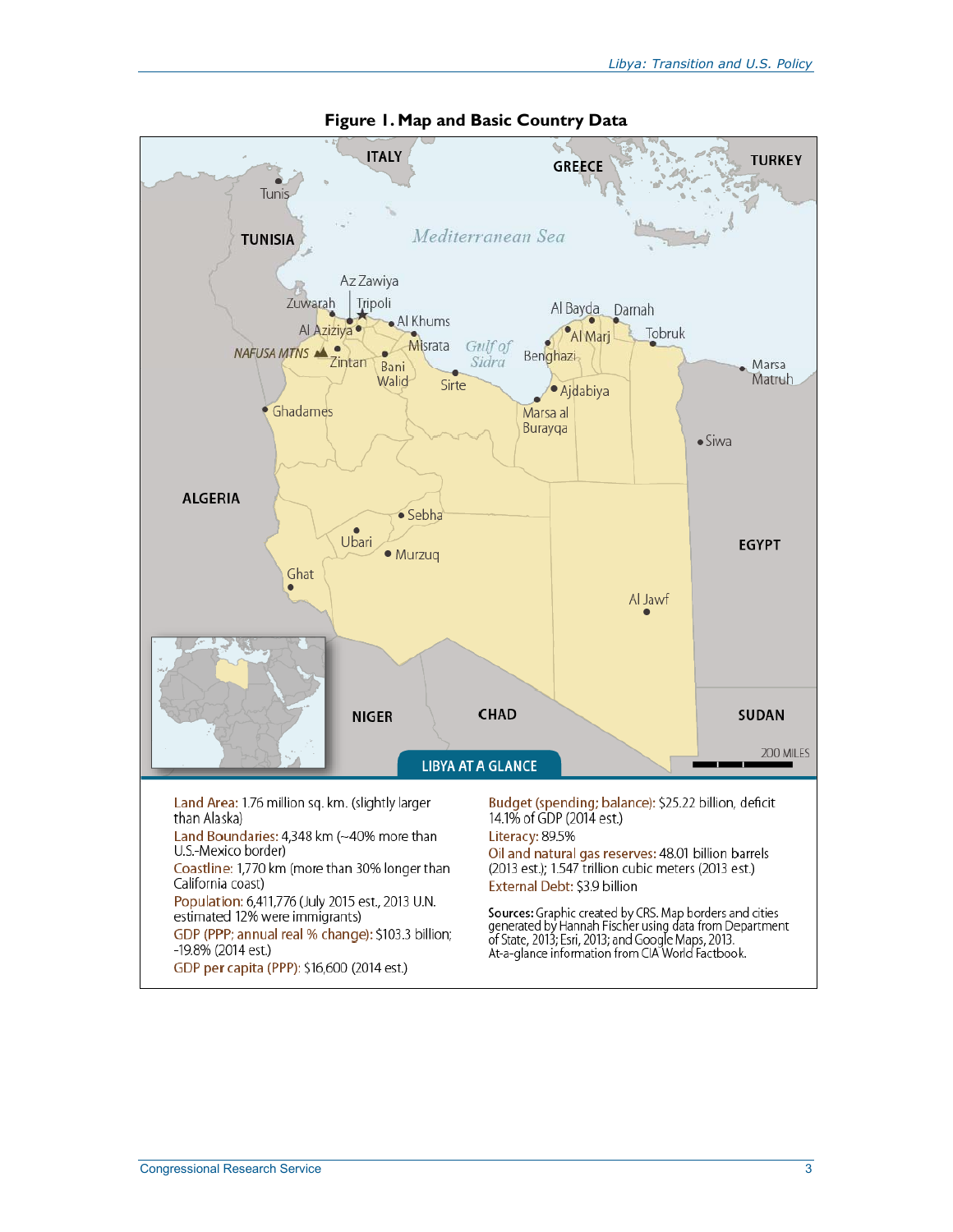### **Libya's Descent into Conflict**

The unravelling of Libya's post-Qadhafi transition intensified in late 2013, as a campaign of unsolved assassinations targeting security officers swept the country's second-largest city, Benghazi; a militia force briefly kidnapped then-Prime Minister Ali Zeidan; militias killed protesting civilians in Tripoli and Benghazi; and rival coalitions within the General National Congress (GNC, elected July 2012) clashed over the future of Zeidan's government and the GNC's mandate and term of office. Zeidan survived numerous attempted no confidence votes during his tenure (November 2012 to March 2014), which was marked by a series of crises stemming from armed groups' demands for the political isolation of Qadhafi-era officials, militias' seizure of oil infrastructure, and the strengthening of armed Islamists in the east and the south.

Long-expected elections for a Constitutional Drafting Assembly were delayed until February 2014, and were ultimately marred by relatively low turnout and violence that prevented voters in some areas from selecting delegates.<sup>4</sup> In late March 2014, a coalition of Islamist and independent forces in the GNC garnered enough votes to oust Zeidan amid a growing boycott by other GNC members that made it difficult for the body to operate with a politically viable quorum. Under increasing political pressure to leave office, GNC members voted to replace the GNC with a new 200-member House of Representatives (HoR), to which legislative authority would be transferred.

Public and intra-General National Congress tensions were driven in part by differences of opinion over the future roles and responsibilities of armed militias, the relative influence of powerful local communities over national affairs, and the terms governing the political exclusion of individuals who had formerly served in official positions during the Qadhafi era. Disagreements between Islamist politicians and relatively secular figures also contributed to the gradual collapse of consensus over the transition's direction. These groups differed over some domestic legal and social developments as well as Libya's security relationships with regional and international governments.

Gradually, an unspoken code under which Libyans sought to refrain from shedding other Libyans' blood in the wake of Qadhafi's ouster deteriorated under pressure from a series of violent confrontations between civilians and militias, clashes between rival ethnic groups, and the blatant targeting of security officers by an unidentified, but ruthless network in Benghazi. That code was rooted in shared respect for the sacrifices of anti-Qadhafi revolutionaries and in shared fears that the 2011 predictions of Muammar al Qadhafi and his supporters would come true: that Qadhafi's downfall would be followed by uncontainable civil strife and chaos.<sup>5</sup>

The revised transitional roadmap calls for an elected Constitutional Drafting Assembly (CDA) to produce a draft constitution for consideration by elected legislators and the Libyan public. Forty-eight out of 60 of the Assembly's members were elected in February 2014 amid very low voter turnout; elections to fill the remaining 12 seats have been delayed due to boycotts and security disruptions. As of May 14, Libya's High National Election Commission reported that 55 members had been elected. According to the 2011 interim constitutional declaration, the CDA is scheduled to have four months from its first session to produce a draft constitution for consideration, a timeline which many outside observers viewed as ambitious and potentially problematic even prior to recent events. The CDA held its first meeting on April 20, in Al Bayda.

<sup>&</sup>lt;sup>5</sup> For example, Sayf al Islam al Qadhafi, who remains in detention in Libya and is sought for arrest by the International Criminal Court, said in a February 2014 television statement: "Libya, unlike Tunisia and Egypt, is about tribes, clans, and alliances. Libya does not have a civil society or political parties. Libya is made up of tribes that know their areas, allies, and people. …If secession or a civil war or a sedition occurs …do you think the Libyans will be able to reach an agreement on how to share oil within a week, a month, or even two or three years? If your answer is yes, then you are (continued...)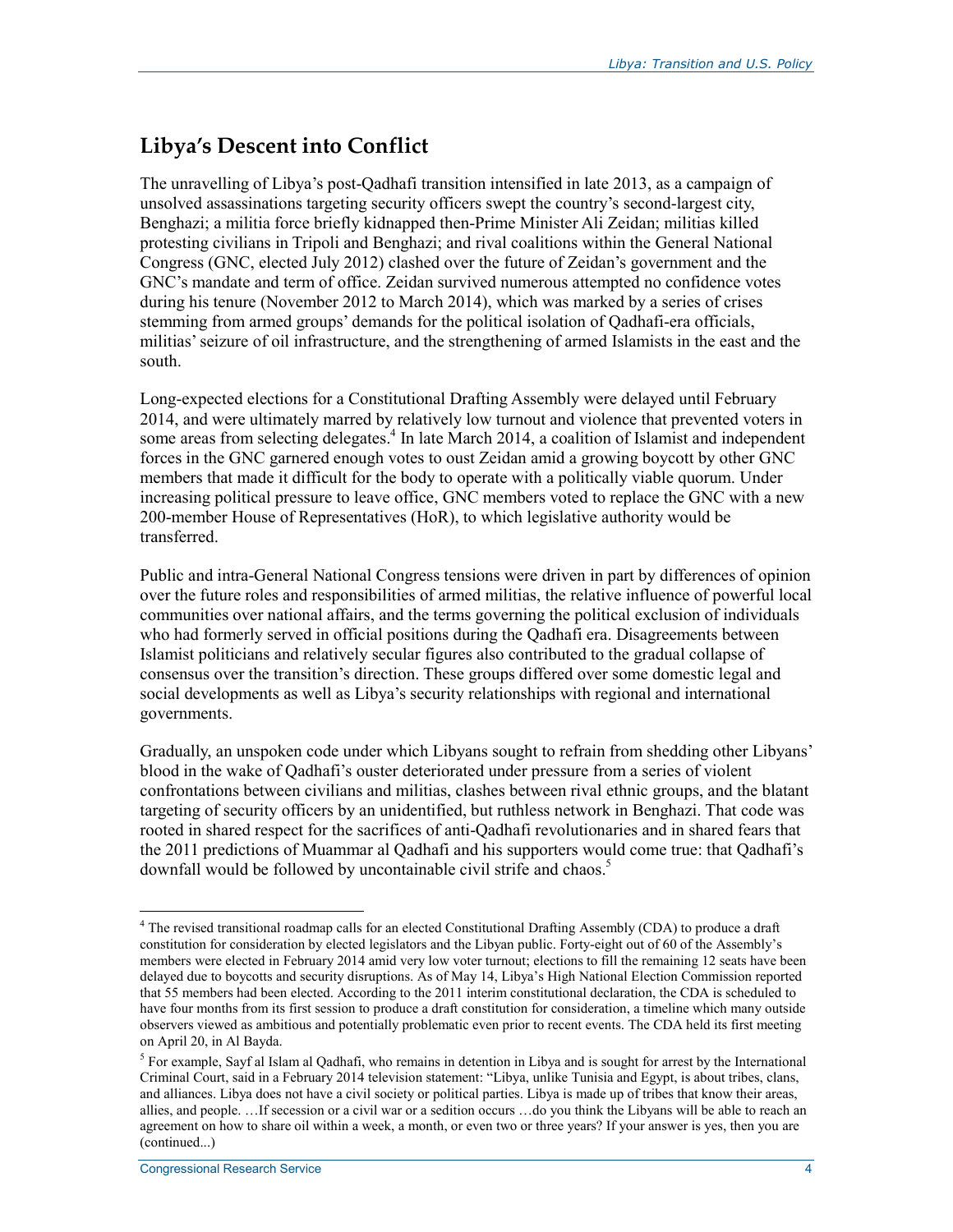#### **"Operation Dignity" and Fighting in Eastern Libya**

In May 2014, forces loyal to Qadhafi-era retired general Khalifah Haftar launched an armed campaign unauthorized by interim authorities dubbed "Operation Dignity" to evict Islamist militia groups from eastern Libya. Haftar capitalized on widely shared presumptions that certain armed Islamist groups were responsible for the assassination of security officers and were cooperating with foreign jihadists, including Al Qaeda, its regional affiliates, and Syria-based armed groups. More controversially, Haftar broadened his rhetoric and objectives to include pledges to cleanse Libya of Islamists, including supporters of the Muslim Brotherhood.

In the months that followed, Libya was drawn deeper into a region-wide struggle between proand anti-Islamist forces, with the governments of Egypt and the United Arab Emirates offering Haftar support. Haftar's actions and those of his opponents have helped to push many of the country's latent tensions to the surface and contributed to Libya's polarization on ideological and community lines. This polarization was visible during a summer 2014 political struggle between supporters of Prime Minister Abdullah Al Thinni and the leading coalition of Islamists and independents within the GNC, which sought to replace Al Thinni prior to the June 2014 elections for the new HoR.

Haftar's armed extremist military opponents and his relatively more moderate political adversaries have responded vigorously to his challenges. Through late 2014, the Operation Dignity military campaign suffered several setbacks on the battlefield at the hands of the U.S. designated Foreign Terrorist Organization Ansar al Sharia (AAS) and that group's allies in an emergent coalition known as the Benghazi Revolutionaries' Shura Council. Haftar's forces counterattacked, attempting to force their way back into Benghazi but failing to overcome determined resistance. Large areas of the city have been damaged in the fighting and UNSMIL reported in July that half the population of the city has been displaced. Residents who remain report shortages of supplies and critical service interruptions.

#### **"Libya Dawn" and Fighting in Western Libya**

In western Libya, fighting also erupted in mid-2014 along political, ideological, and community lines with two coalitions of forces battling for control of Tripoli's international airport, government facilities, other strategic infrastructure, and areas around the capital. Tensions between locally organized militia groups in the west predated the launch of Haftar's operations in the east. Over time, however, fighting and rhetoric in the two theaters became more interrelated and overlaid local rivalries, with some western-based forces endorsing and offering material support to Haftar's campaign and the HoR and others mobilizing to isolate Haftar's erstwhile allies and/or the HoR.

Specifically, some armed groups from the city of Misrata and smaller Islamist militias formed a coalition known as *Fajr Libya* (Libya Dawn) and launched a multi-pronged offensive in July 2014 to take control of Tripoli's main international airport. Participants have included Libya's Central Shield Force, members of the Tripoli-based Libya Revolutionaries Operations Room

 $\overline{\phantom{a}}$ 

<sup>(...</sup>continued)

mistaken. … My brothers, we are tribes, and we will resort to arms to settle the matter since arms are available to everyone now. Instead of mourning the death of 84 people, we will mourn the death of hundreds of thousands of people. Rivers of blood will run through Libya and you will flee. There will be no oil supplies, the foreign companies, foreigners, and oil companies will leave tomorrow, and the distribution of oil will come to an end…" U.S. Government Open Source Center (OSC) Report FEA20110221014695, "Libya: Al-Qadhafi's Son Addresses Citizens; Warns of Civil War, 'Colonization,'" *Al Jamahiriya* Television (Tripoli), February 20, 2011.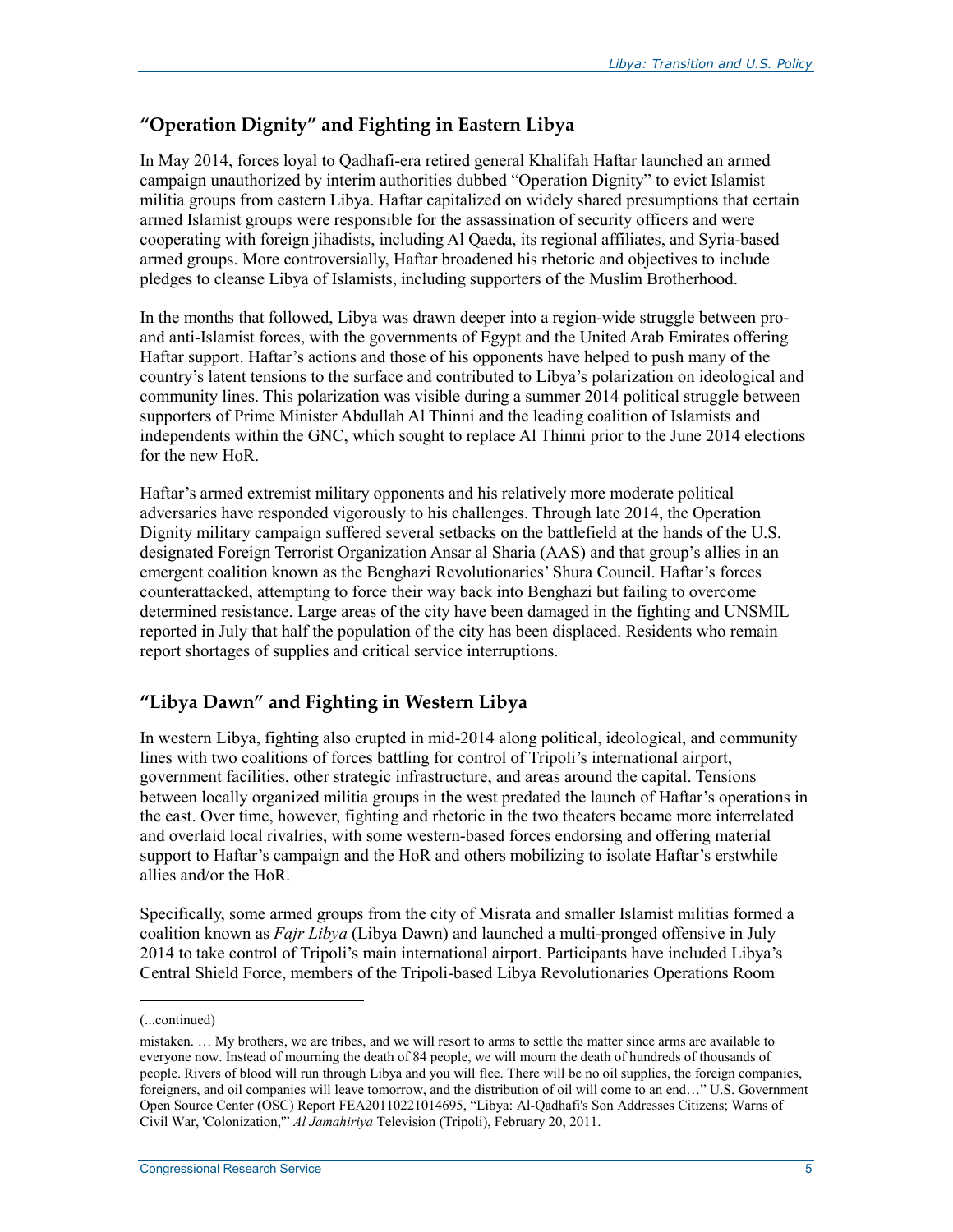(LROR), the Knights of Janzour Brigade, militias from Zawiya, and several Misrata-based militias, including the *Marsa* and *Hatin* Brigades. The international airport had long been held by a rival coalition of militias largely from Zintan—the *Sawa'iq* and *Qaaqaa* Brigades, and the Martyr Mohammed Madani Brigade—who opposed the GNC-leading Islamist-independent coalition during its final months in office. Libya Dawn operations after the fall of the airport included clashes with militias in Tripoli's Suq al Jumah neighborhood and militias affiliated with the Warshafanah tribe south and west of the city. Control over lucrative national infrastructure has remained a subtext of fighting in the region, which has declined during 2015 as localized ceasefire agreements have been reached.

### **Proposed Unity Agreement and the Emerging Political Landscape**

Some observers have described developments in Libya since mid-2014 in oversimplified terms as a binary struggle between the two most prominent opposing political-militia coalitions— (1) the Tobruk-based House of Representatives (HoR, elected in June 2014) and Haftar's "Operation Dignity"/Libyan National Army forces and, (2) the Tripoli-based remnants of the General National Congress (GNC, elected in July 2012) and "Libya Dawn" forces. Nevertheless, recent ceasefire agreements among individual members of these two broad groupings, and their members' differing participation in and views on U.N.-sponsored peace talks illustrate the deeper complexity of Libyan politics. In the words of one expert observer, in today's Libya, "the two alliances have disintegrated" and "the emergence of a centrist coalition in support of the deal has isolated hardliners on both sides, who are now potential spoilers.... the struggle is not between two camps but between dozens of rival political interests.<sup>556</sup>

To the extent that the United States and others have sought to build consensus among Libyans on national political, economic, or security matters, this complexity and diversity has created significant challenges. Nevertheless, many observers attribute the apparent recent shift toward reconciliation (or at a minimum, a return to mutual accommodation) among some Libyans to several factors. These include the inability of numerous small factions to muster sufficient force or legitimacy to assert dominance over each other; the inability of rival claimants to gain access to government funds controlled by the Central Bank or sovereign assets held overseas; the maintenance of the U.N. arms embargo and widening of the potential reach of U.N. sanctions; and the growing threat posed to Libyans by extremist groups, especially by supporters of the Islamic State.

Libyan parties' relative support or opposition to the Skhirat Agreement is now a key factor reshaping the country's political landscape. As of July 2015, the HoR and its government have endorsed the agreement, while continuing to assert that they are Libya's legitimate governing authorities and that they should be the sole vector for any increased international counterterrorism support. Most members of the GNC continue to reject those assertions and have called for the agreement to be revised in a manner that would strengthen their respective roles in a new interim government. The Libyan National Army (LNA), led by retired General Khalifa Haftar and nominally aligned with the HoR, has dismissed the negotiations, rejecting the agreement and continuing to prosecute its military campaign against the Islamist militia Ansar al Sharia and its allies in Benghazi and other parts of eastern Libya. Some pro-GNC members of the Libya Dawn coalition similarly have rejected the agreement and have reconstituted their forces near Tripoli under the banner of a new "Steadfastness Front" (*Jabhat al-Sumoud*) led by Misratan commander Saleh Badi. Other former Libya Dawn forces from Misrata support the agreement.

<sup>6</sup> Wolfram Lacher, "Supporting Stabilization in Libya: The Challenges of Finalizing and Implementing the Skhirat Agreement," Stiftung Wissenschaft und Politik German Institute for International and Security Affairs, July 2015.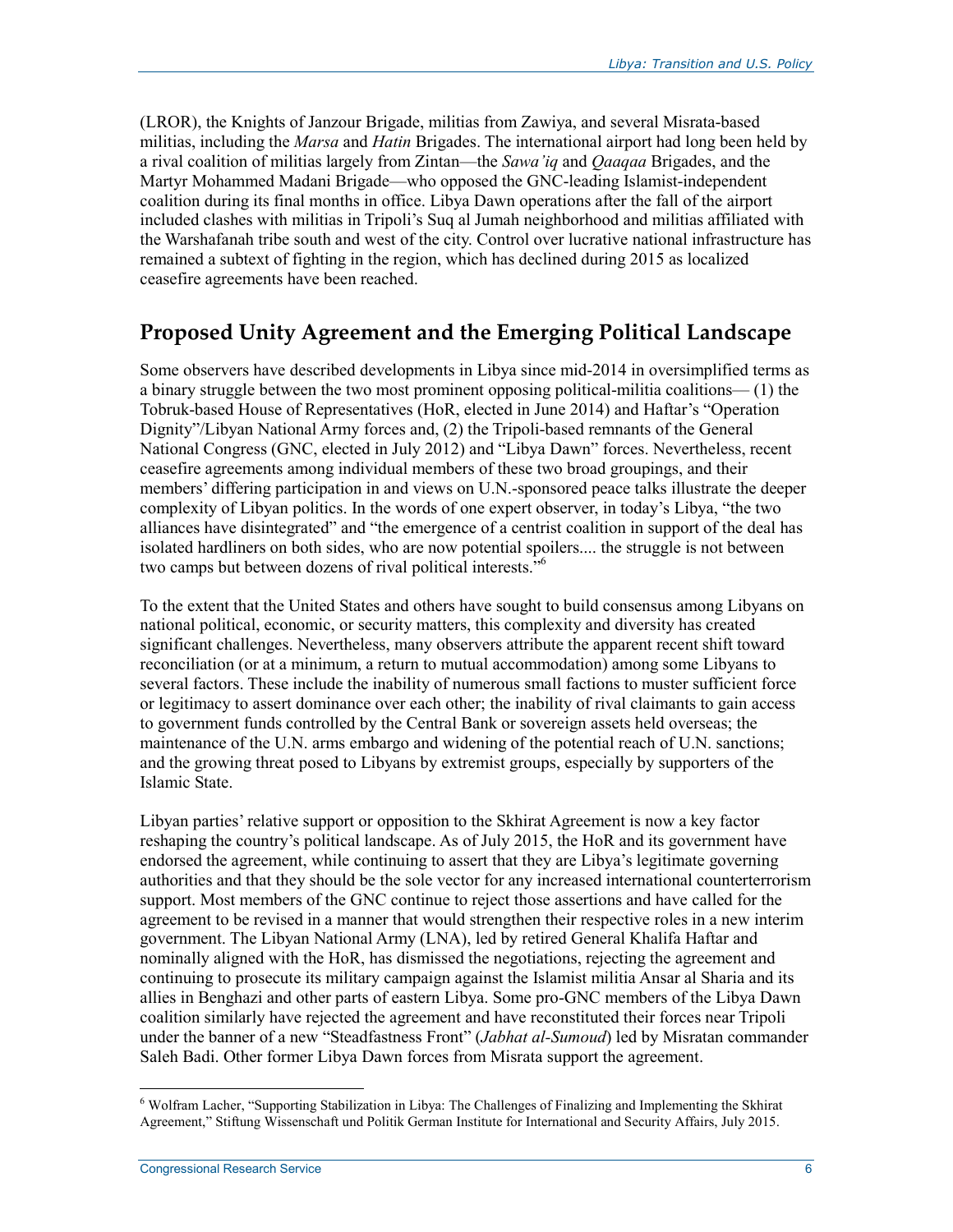Planned negotiations over government formation and security arrangements may further shape how these parties view the agreement and the broader prospects for peace. Procedures for the selection of government ministers have not been determined and political rivals are expected to compete to ensure their interests are protected in any final agreement. Perhaps more controversial are those provisions that relate to the future of national security decisionmaking in the country. The terms of the draft agreement call for major security decisions to be taken by the Presidency Council and not by current senior military officers or the rivals that seek to replace them. LNA figures have called military command issues a "red line" and warned against the incorporation of what they consider to be militia or extremist forces into the military.<sup>7</sup> Meanwhile, some agreement supporters call for the ouster of LNA leader Haftar. GNC members may insist on some veto authority over the nomination of security leaders in order to exclude Haftar and others. Even if an interim government of national accord can be formed in this context, many observers expect Libyan authorities will face continuing armed resistance from a range of Islamist insurgent groups.

#### **Fiscal Profile, Oil, and Sanctions**

Conflict and instability in Libya have taken a severe toll on the country's economy and weakened its fiscal and reserve positions since 2011. As of late March 2015, oil production had plummeted to just over 300,000 barrels per day out of an overall capacity of 1.6 million barrels per day. At the same time, each barrel is earning less for the country's cash-strapped treasury because of lower global oil prices. Meanwhile state spending on salaries, imports, and subsidies—including salaries for militia forces aligned with opposing sides in the conflict—has continued, lowering national cash reserves and leading some observers to warn of a complete budgetary collapse. IS forces have targeted oil infrastructure in central Libya in 2015, leaving Libyans and outsiders fearful that a major and more lasting disruption could occur if major sites are seized or damaged.

In March 2014, the U.N. Security Council approved third party military operations to interdict ships named by the U.N. Libya Sanctions Committee as being suspected of carrying unauthorized oil exports.<sup>8</sup> The mandate for such interdiction operations is set to remain in force through March 2016. With budget pressure growing, rival Libyan political actors are struggling for control of assets held overseas by Libya's sovereign wealth fund, the Libya Investment Authority (LIA). Its funds remain frozen pursuant to U.N. Security Council Resolutions 1970 and 1973 (2011), as modified by Resolution 2009 (2011). The LIA director appointed by the HoR government is seeking permission to actively manage the assets to prevent losses.<sup>9</sup>

#### **U.N. Sanctions and Libya's Transition**

In August 2014, the Security Council expanded the scope of the existing Libya sanctions regime and tightened security assistance approval requirements under the existing arms embargo by adopting Resolution 2174, which seeks to deter Libyans and outsiders from exacerbating the situation or further undermining Libya's fragile transitional institutions. Specifically, the resolution extends travel and financial sanctions to all groups found to be "engaging in or providing support for other acts that threaten the peace, stability or security of Libya, or obstruct or undermine the successful completion of its political transition." The Security Council and influential Member States have since debated how

<u>.</u>

<sup>7</sup> U.S. Government Open Source Center (OSC) Report IML2015071554712324, "Libyan army is 'red line', not part of political negotiations, says chief," Libya WAL News Agency (Tobruk), July 15, 2015.

<sup>8</sup> Security Council Resolution 2146.

<sup>9</sup> Tim Wallace, "The leadership battle at the top of Libya's sovereign wealth fund," *The Telegraph* (UK), July 19, 2015; Libby George and Dmitry Zhdannikov, "Libya investment fund seeks management right amid freeze," Reuters, July 8, 2015.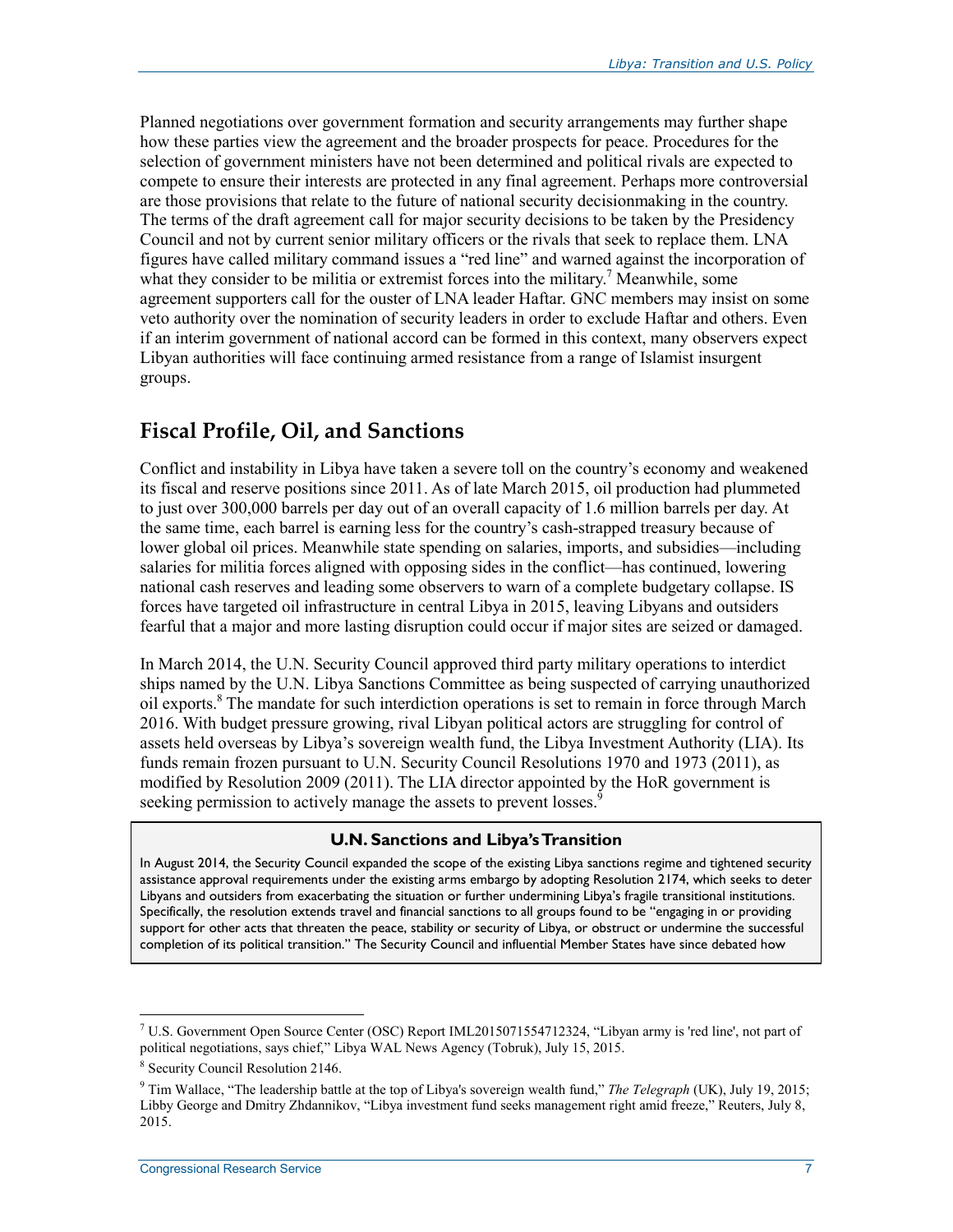best to apply balanced pressure using the resolution to convince or compel the range of actors vying for control in Libya "to engage in peaceful and inclusive political dialogue and to respect the democratic process."<sup>10</sup>

U.N. Security Council Resolution 2174 creates a mechanism through which individuals and groups on all sides of the conflicts in Libya may be sanctioned for undermining security and disrupting the transition, and U.S. and allied officials reiterated in July 2015 that "the international community stands ready to hold accountable through sanctions those who threaten Libya's peace, stability and security." Applying such sanctions in a manner that does not subject the international community to accusations of favoritism or partisanship may prove difficult. On the one hand, the United States and other third parties seek to support the emergence of an inclusive transitional arrangement, a path that may require the isolation of certain parties and individuals and lead to charges of bias or interference from Libyans. On the other hand, the deepening security challenges that Libya's instability poses raise the stakes of inaction or diplomatic failure. Resolution 2174 refers to inclusivity and respect for elected institutions as important elements of a potential solution, which suggests that any Libyan parties that persist in demanding the exclusion of their adversaries—be they former regime supporters, secular nationalists, or Islamists—may be under increasing international scrutiny in the weeks and months ahead. Press reports suggest that the European Union has discussed imposing sanctions on some figures in eastern and western Libya who do not support the Skhirat Agreement. In July 2015, European Union High Representative for Common Foreign and Security Policy Federica Mogherini was quoted as saying, "We are prepared to adopt sanctions; we are considering names."

Indications of the potential challenges associated with U.N.-backed transition-support sanctions can be seen in the case of Yemen, for which a similar mechanism to sanction individuals disrupting peace and security was adopted in February 2014. Names were not added to its list of sanctioned individuals until November 2014 and April 2015 respectively, after violence had already disrupted the country's transition. Using diplomacy and sanctions to dismantle the alliances of convenience and restrain the opportunism that have pushed Libya into conflict may continue to require significant attention and will from members of the international community who are also concerned with a number of other serious security crises in the broader Middle East and around the world. Outside actors who have supported the development of a unity agreement to date might at some point feel compelled to disengage diplomatically, seek to contain Libya's problems, and/or pursue their own interests directly.

### **Select Security Issues**

#### **Armed Islamist Groups and Related Terrorism Threats**

The U.S. intelligence community's February 2015 unclassified Worldwide Threat Assessment states that "Extremists and terrorists from al Qa'ida affiliated and allied groups are using Libya's permissive security environment as a safe haven to plot attacks, including against Western interests in Libya and the region. ISIL also has declared the country part of its caliphate, and ISIL-aligned extremists are trying to institute sharia in parts of the country."11 In March 2015, U.S. Africa Command commander General David Rodriguez said in testimony before the Senate Armed Services Committee that "Libya-based threats ... have the highest potential among security challenges in Africa to increase risk to U.S. strategic interests in the near future.<sup>"12</sup> The State Department similarly describes Libya as "a permissive environment for terrorist groups," and reported in April 2015 that "terrorist training camps and facilitation networks exist throughout" the country.<sup>13</sup> The U.S. military conducted an airstrike on suspected terrorist targets in eastern Libya in June 2015, and leaders in Tunisia and Egypt (and further afield) continue to blame Libya's chaos for the growth of extremist threats in their own countries.

<sup>&</sup>lt;sup>10</sup> United Nations Security Council Resolution 2174, August 27, 2014.

<sup>&</sup>lt;sup>11</sup> U.S. Air Force General Paul Selva—who was confirmed by the Senate on July 27, 2015 as Vice Chairman of the Joint Chiefs of Staff—repeated this assessment before the Senate Armed Services Committee on July 14, 2015.

<sup>&</sup>lt;sup>12</sup> Testimony of Gen. David Rodriguez before the Senate Armed Services Committee, March 26, 2015.

<sup>&</sup>lt;sup>13</sup> State Department Bureau of Counterterrorism, Country Reports on Terrorism 2014, Chapter 5, April 2015.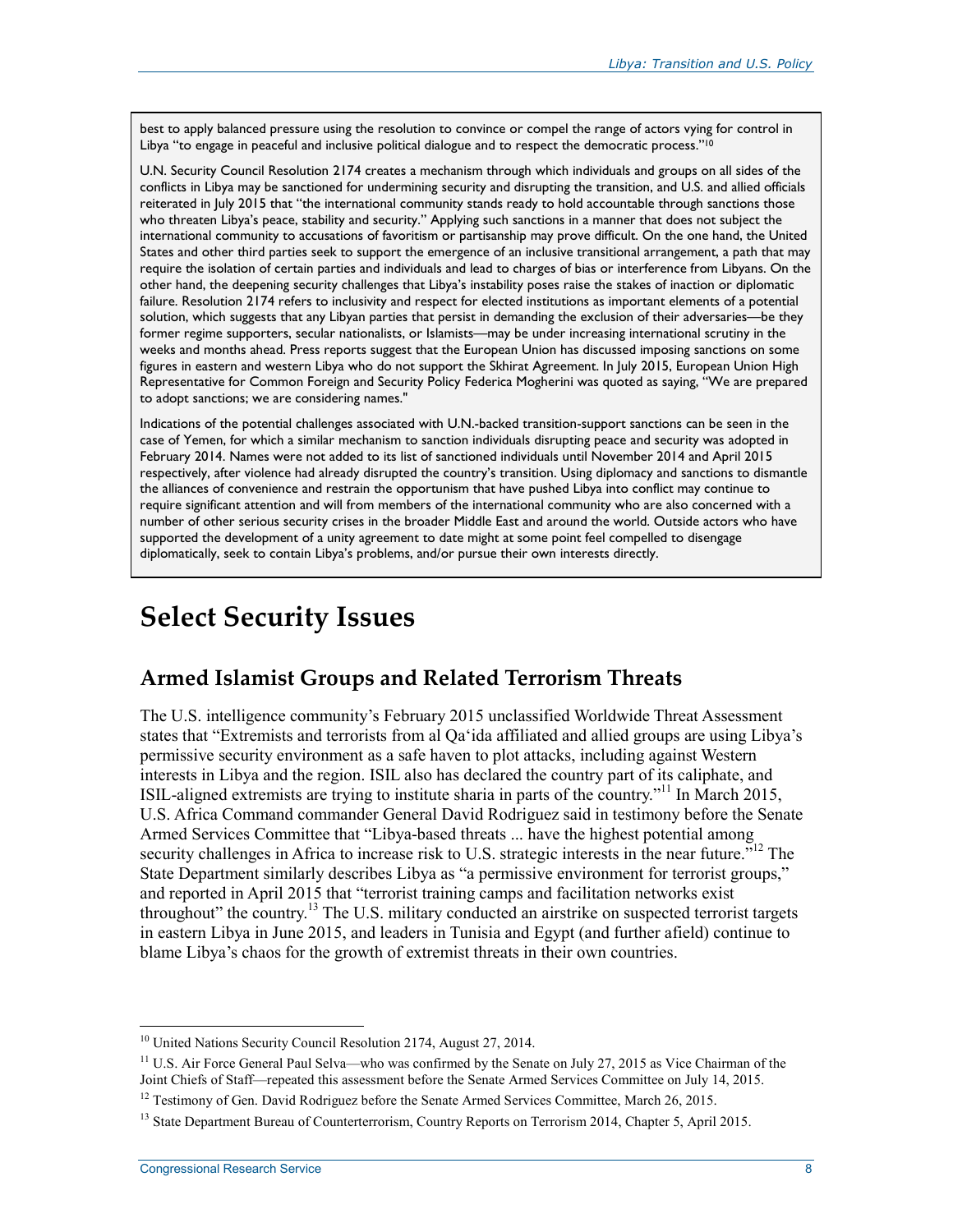Armed Islamist groups in Libya occupy a spectrum that reflects differences in ideology as well as their members' underlying personal, familial, tribal, and regional loyalties. Since the 1990s, the epicenters of Islamist militant activity in Libya have largely been in the eastern part of the country, with communities like the coastal town of Darnah and some areas of Benghazi, the east's largest city, coming under the de facto control of armed Salafi-jihadist groups in different periods since 2011. Some Islamists whose armed activism predates the 2011 revolution, such as members of the Darnah-based Abu Salim Martyrs Brigade, have formed new coalitions to pursue their interests in the wake of the revolution. The emergence of the Ansar al Sharia organization in 2012 demonstrated the appeal of transnationally minded Salafist-jihadist ideology in Libya, and the group persists alongside other militia groups in the Benghazi Revolutionaries' Shura Council (BRSC) in battling LNA-forces for control of the city. In 2014, the U.S. State Department announced the designation of Ansar al Sharia in Benghazi and Ansar al Sharia in Darnah as Foreign Terrorist Organizations (FTOs) under Section 219 of the Immigration and Nationality Act and as Specially Designated Global Terrorist entities under Executive Order 13224.<sup>14</sup> Ansar al Sharia has vigorously condemned the military operations against it by Haftar-aligned forces as a "war against the religion and Islam backed by the West and their Arab allies."<sup>15</sup> Ansar al Sharia leaders also have warned the United States against military intervention in Libya.<sup>16</sup>

In southwestern Libya, Islamist extremist operatives reportedly are active, and may be using remote areas to serve as safe havens or transit areas for operations in neighboring Niger and Algeria. This includes Al Murabitoun, a group that State Department described in April 2015 as "one of the greatest near-term threats to U.S. and international interests in the Sahel, because of its publicly stated intent to attack Westerners and proven ability to organize complex attacks."17 The June 2015 airstrike in eastern Libya targeted Al Murabitoun leader Mokhtar Belmokhtar, who also led the group responsible for the January 2013 attack on the natural gas facility at In Amenas, Algeria, in which three Americans were killed. His death in the June 2015 strike has not yet been confirmed, and local allies have denied he was killed.

Supporters of the Islamic State organization also have sought to assert control over areas of Libya since emerging onto the scene in 2014. Their relationship with Ansar al Sharia and other Salafistjihadist groups once seen as aligned with Al Qaeda is unclear. As of July 2015, supporters of the Islamic State (IS) in Libya have created three affiliated *wilayah* (provinces) corresponding to the country's three historic regions—*Wilayat Tripolitania* in the west, *Wilayat Barqa* in the east, and *Wilayat Fezzan* in the southwest. Detailed open source estimates are lacking, but some observers put the group's strength in Libya at several hundred to a few thousand fighters among a much larger community of Salafi-jihadist activists and fighters. As in other theaters, IS supporters in Libya have clashed with armed Islamist groups that do not share their beliefs or recognize the authority of IS leader and self-styled caliph, Abu Bakr al Baghdadi.

By some estimates, the conflict in Syria has drawn thousands of young Libyan men since 2012, and some observers link the rise of IS affiliated groups in Libya to the return of some of those

<u>.</u>

<sup>&</sup>lt;sup>14</sup> Terrorist Designations of Three Ansar al-Shari'a Organizations and Leaders, January 10, 2014. The State Department said that the groups: "have been involved in terrorist attacks against civilian targets, frequent assassinations, and attempted assassinations of security officials and political actors in eastern Libya, and the September 11, 2012 attacks against the U.S. Special Mission and Annex in Benghazi, Libya. Members of both organizations continue to pose a threat to U.S. interests in Libya."

<sup>&</sup>lt;sup>15</sup> OSC Report TRN2014052021537855, "Libya: Ansar al-Sharia Vows To Defend Benghazi Against Attacks..." May 19, 2014.

<sup>&</sup>lt;sup>16</sup> "We remind America that if it tries to intervene, we remind it of its despicable defeats in Iraq, Afghanistan and Somalia, and that it will see worse from Libya than what it has seen [so far]." OSC Report IML2014052831841695, "Libyan Ansar Al Shari'ah Praise Their 'Victory'" Libya TV (Doha), May 27, 2014.

<sup>&</sup>lt;sup>17</sup> State Department Bureau of Counterterrorism, Country Reports on Terrorism 2014, Chapter 6, April 2015.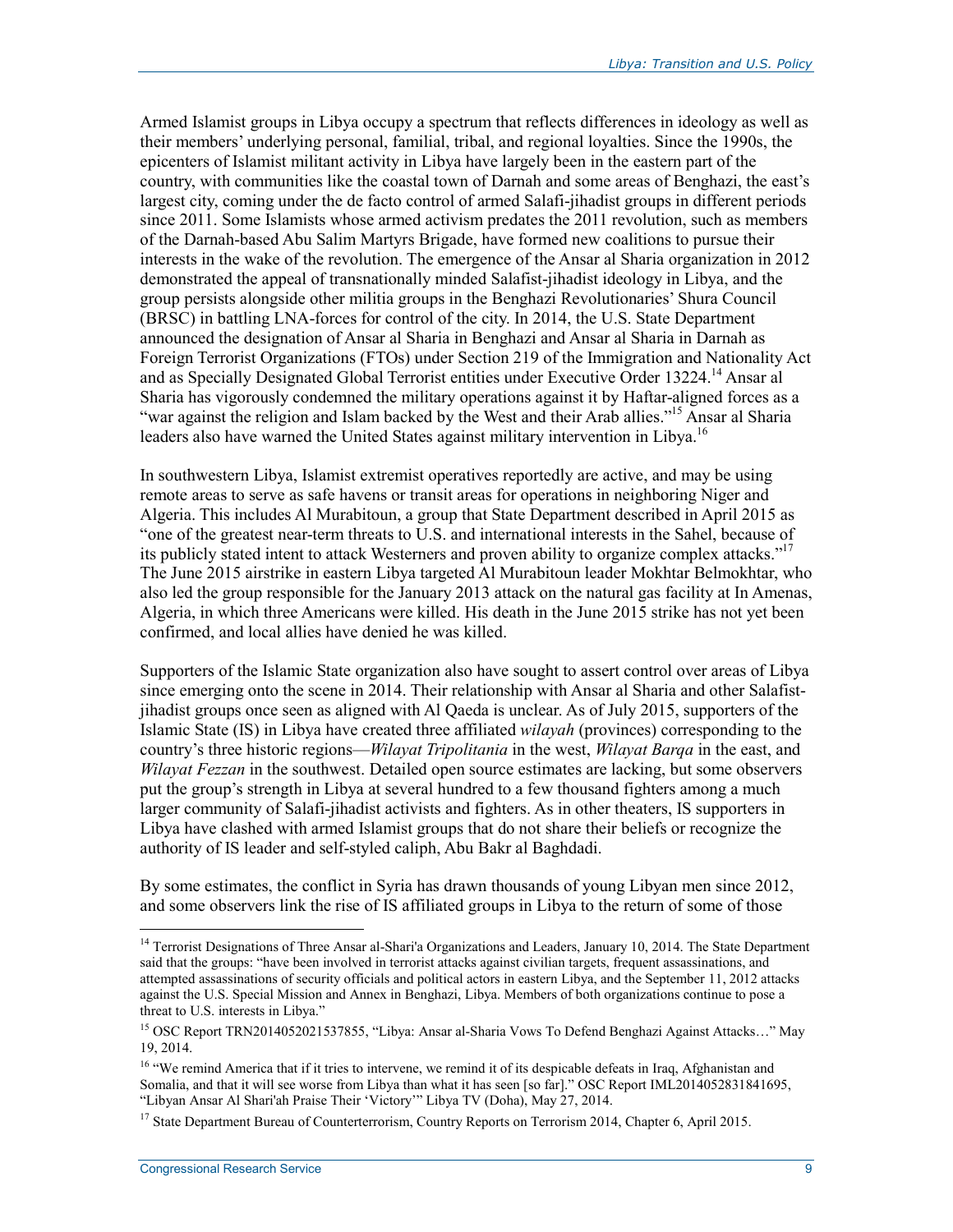Libyan fighters from Syria in 2014.<sup>18</sup> Since late 2014, IS supporters have taken control of Muammar al Qadhafi's hometown—the central coastal city of Sirte—and committed a series of atrocities against kidnapped Christians and Libyan Muslim opponents. They also have launched attacks against forces from Misrata and neighboring towns in an effort to push westward and southward. Other IS backers sought to impose their control on the eastern city of Darnah, but were forced from the town in July 2015 by a coalition of armed Islamist factions known as the Darnah Mujahideen Shura Council (DMSC).

At present, some foreign observers believe IS supporters in Sirte are seeking to capitalize on the resentment of former Qadhafi regime supporters in the Sirte area, especially among members of formerly pro-Qadhafi tribes that have been marginalized since 2011. However, in eastern Libya, IS supporters appear to be suffering from a backlash from hostile tribal groups and other Islamists, suggesting that the group, like its secular rivals, may struggle to achieve dominance in Libya's fractured political scene. The vehement and violent opposition to representative governance voiced by IS supporters, Ansar al Sharia, and some other Islamist groups suggests that these groups may be durably at odds with other Libyans' preferred outcome for the transition and for the country's long-term governance.

#### **Migration, Refugees, and Human Trafficking Issues**

Conflict and weak governance have transformed Libya into a major staging area for the transit of migrants seeking to reach Europe and have encouraged increasing outflows of migrants since mid-2014. Libya is a haven for criminal groups and trafficking networks that seek to exploit such migrants. Data collected by migration observers and immigration officials suggests that many migrants from sub-Saharan Africa transit remote areas of southwestern and southeastern Libya to reach coastal urban areas where onward transit to Europe is organized. Others, including Syrians, enter Libya from neighboring Arab states seeking onward transit to refuge in Europe. A patchwork of Libyan local and national authorities and nongovernmental entities assume responsibility for responding to various elements of the migrant crisis, including the provision of humanitarian assistance and medical care, the patrol of coastal and maritime areas, and law enforcement efforts targeting migrant transport networks. Violence and insecurity in Libya complicates international attempts to assist Libyan partners in these efforts and to improve coordination among Libyan stakeholders. Reports suggest that many migrants transiting Libya are subject to difficult living conditions, their human rights are frequently violated, and they remain vulnerable to violence at the hands of armed groups, smugglers, and interim authorities. UNHCR is also concerned about those displaced inside the country due to fighting and its inability to register and assist refugees and asylum seekers.

The State Department's 2015 Trafficking in Persons report placed Libya on the Tier 3 list, saying that the Libyan government "does not fully comply with the minimum standards for the elimination of trafficking and is not making significant efforts to do so." It further states that the government "lacked the institutional capacity and resources to prevent human trafficking, and it did not display the political will to prioritize such efforts." According to the report, "Libya is a destination and transit country for men and women from sub-Saharan Africa and Asia subjected to forced labor and forced prostitution. Migrants seeking employment in Libya as laborers or domestic workers or who transit Libya *en route* to Europe are vulnerable to trafficking." The report notes that "large-scale violence driven by militias, civil unrest, and increased lawlessness" limits the availability of accurate information on human trafficking in the country. In May 2015,

<sup>&</sup>lt;sup>18</sup> Frederic Wehrey and Ala' Alrababa'h, "Rising Out of Chaos: The Islamic State in Libya," Carnegie Endowment for International Peace, March 5, 2015.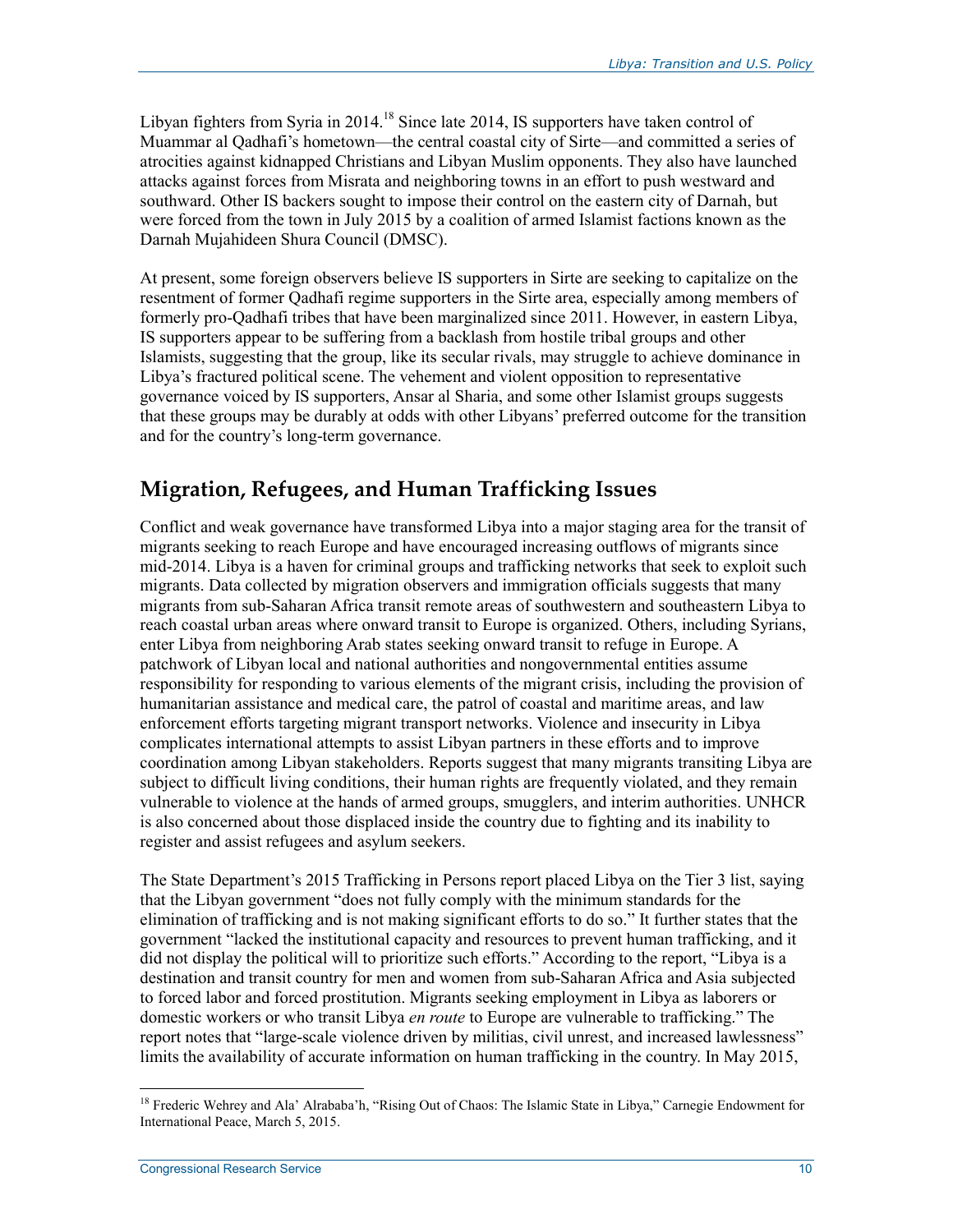the European Union decided to create a naval force (EUNAVFOR Med) "to break the business model of smugglers and traffickers ... in the Southern Central Mediterranean and in partnership with Libyan authorities."<sup>19</sup>



**Figure 2. Migration and Refugee Routes to Libya, 2014-2015** 

**Source:** Frontex, New York Times. Published in, "What's Behind the Surge in Refugees Crossing the Mediterranean Sea?" *New York Times*, May 21, 2015.

## **U.S. Policy and Issues for Congress**

Libyans' fractious political competition, growing terrorist threats, and, since mid-2014, outright conflict between rival groups have prevented U.S. officials from developing robust partnerships and assistance programs in Libya. The shared desire of the U.S. government and other international actors to empower Libyan state security forces has been confounded by the strength of armed non-state groups, weak institutions, and a fundamental lack of political consensus among Libya's interim leaders. Prior to the escalation of conflict in May 2014, some Libyans had questioned the then-interim government's decision to seek foreign support for security reform and transition guidance, while some U.S. observers had questioned Libya's need for U.S. foreign assistance given its oil resources and relative wealth. During subsequent fighting, some Libyans have vigorously rejected others' calls for international support and assistance and traded accusations of disloyalty and treason in response to reports of partnership with foreign forces. These dynamics raise questions about the potential viability of the partnership approach favored by the Obama Administration and some in Congress, which seeks to build Libyan capacity,

<sup>&</sup>lt;u>.</u> <sup>19</sup> Council of the European Union, Decision (CFSP) 2015/778, May 18, 2015. The force was inaugurated in June.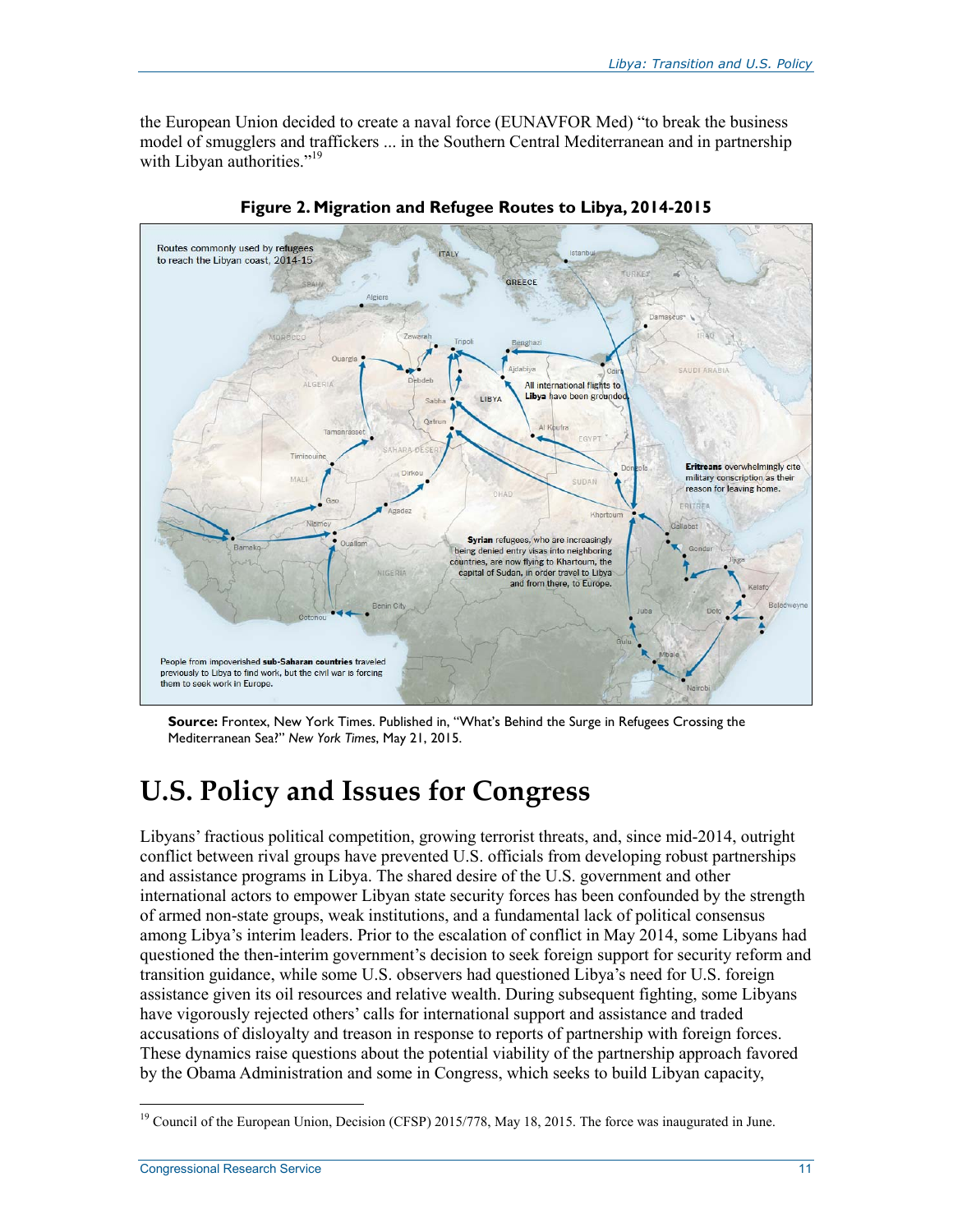coordinate international action, and leverage Libyan financial resources to meet shared objectives and minimize the need for direct U.S. involvement.

In some cases where the United States government has desired Libyan government action on priority issues, especially in the counterterrorism sector, U.S. officials have weighed choices over whether U.S. assistance can build sufficient Libyan capacity quickly and cheaply enough, whether interim leaders are appropriate or reliable partners for the United States, and whether threats to U.S. interests require direct U.S. action. The legacies of the 2014-2015 conflict and political intrigue within any reconstituted national security institutions that may emerge from current political negotiations might amplify these questions and complicate U.S. partnership with Libyans further. As noted above, the U.S. military has conducted operations against terrorist targets in Libya, with reported notification of Libyan authorities but limited apparent involvement by them.

In the meantime, Congress may choose to conduct oversight of ongoing U.S. diplomatic efforts or examine criteria for the potential resumption of U.S. diplomatic operations in Libya. U.S. security and transition assistance programming plans also may merit reevaluation in light of recent developments. U.S. officials have joined representatives of France, Germany, Italy, Spain, and the United Kingdom in saying that they "stand ready to support the implementation" of the Skhirat Agreement "in order to help ensure that a Government of National Accord and all the new institutions function effectively." U.S. plans<sup>20</sup> to develop a General Purpose Force were shelved as conflict broke out in  $2014$ ,<sup>21</sup> but a senior U.S. military officer testified in July 2015 that "Should diplomatic efforts to form a unity government succeed, I believe the U.S. should be prepared to revisit security assistance programs for legitimate Libyan security services."<sup>22</sup> AFRICOM has signaled its readiness to provide such assistance if conditions allow and has stated its intention to "work with partners to improve our overall effectiveness in containing the spillover effects of Libyan insecurity; preventing the movement of terrorist fighters, facilitators, and weapons into Libya; and simultaneously disrupting the violent extremist networks within."<sup>23</sup> Section 1278 of the FY2015 National Defense Authorization Act (P.L. 113-291) required the Secretary of Defense to submit to congressional committees "a strategy to counter the growing threat posed by radical Islamist terrorist groups in North Africa, West Africa, and the Sahel."

#### **U.S. Foreign Assistance Legislation and Requests**

From 2011 through 2014, U.S. engagement in Libya shifted from immediate conflict-related humanitarian assistance to focus on transition assistance and security sector support. Over \$25 million in USAID-administered programs funded through the Office of Transition Initiatives,

<sup>&</sup>lt;sup>20</sup> On January 22, 2014, the Administration notified Congress of its intent to establish a Libyan-government funded military training program in Bulgaria to create a General Purpose Force (GPF) of 6,000-8,000 Libyan personnel. Congressional committees of jurisdiction reviewed and approved the proposed \$600 million Foreign Military Sale for the training program. See Defense Security Cooperation Agency Transmittal No: 13-74, January 22, 2014.

<sup>&</sup>lt;sup>21</sup> In June 2014, Assistant Secretary of Defense for International Security Affairs Derek Chollet testified before Congress that "Libya's political turmoil and a deteriorating security situation" prevent the U.S. government from being able "to have the necessary U.S. personnel on the ground in Tripoli" to execute the GPF program. According to Chollet, "Other factors include a lack of vetted training candidates, a lack of pledged Libyan funding, and weak security institutions." Assistant Secretary Chollet, Testimony before the House Foreign Affairs Subcommittee on the Middle East and North Africa, June 25, 2014.

<sup>&</sup>lt;sup>22</sup> Testimony of U.S. Air Force General Paul Selva before the Senate Armed Services Committee, July 14, 2015.

<sup>&</sup>lt;sup>23</sup> Gen. David Rodriguez, United States Africa Command 2015 Posture Statement, March 2015. Gen. Rodriguez's posture statement further says that "As conditions improve in Libya, we will be ready to support the development of Libyan defense institutions and forces."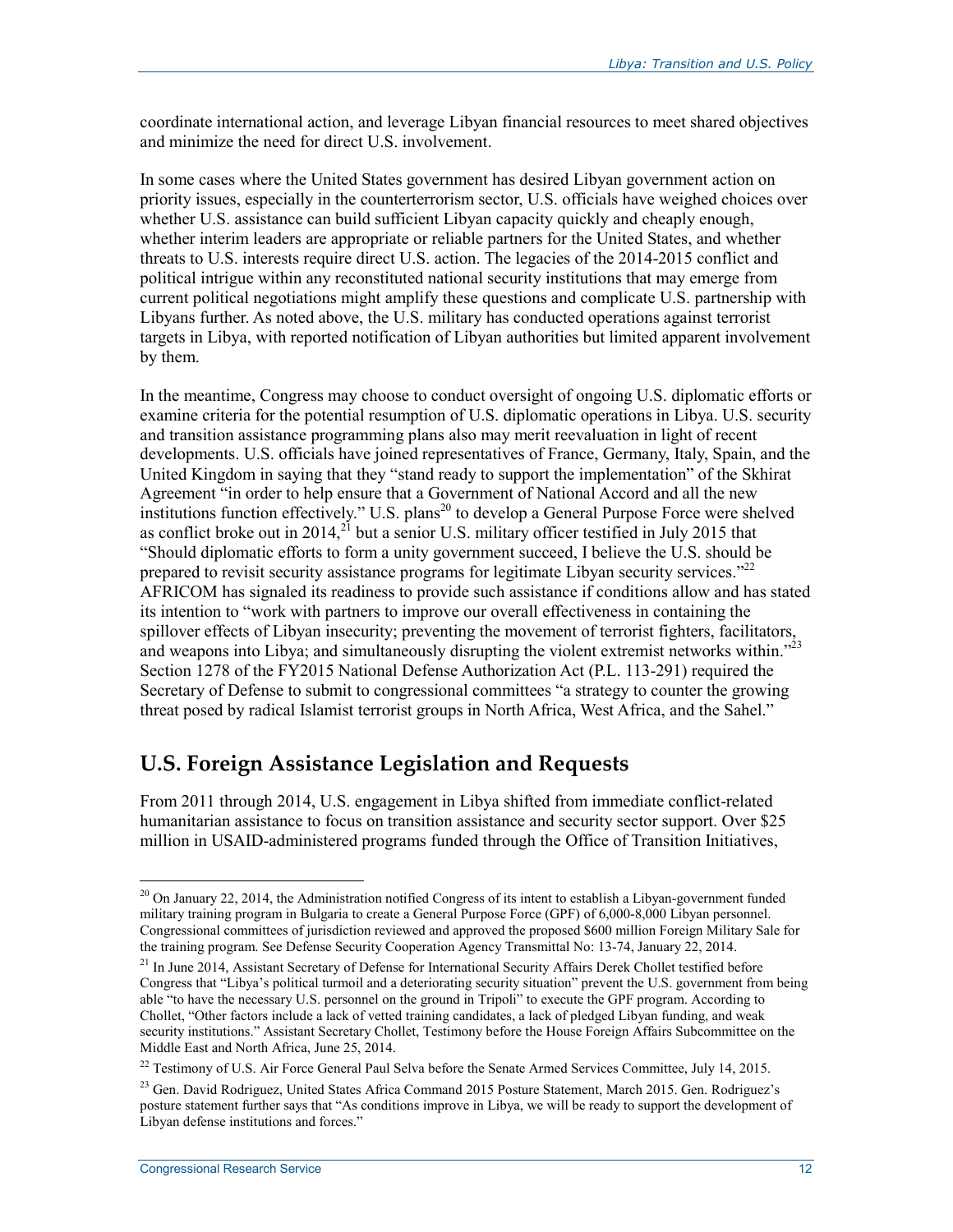regional accounts, and reprogrammed funds were identified between 2011 and 2013 to support the activities of Libyan civil society groups and provide technical assistance to Libya's nascent electoral administration bodies. The security-related withdrawal of some U.S. personnel from Libya in the wake of the Benghazi attacks temporarily affected the implementation and oversight of U.S.-funded transition assistance programs. As noted above, U.S. security assistance programs were also disrupted, and the 2014 withdrawal of U.S. personnel from the country closed the initial chapter of post-Qadhafi engagement.

In the FY2014 and FY2015 Consolidated Appropriations Acts (P.L. 113-76, Division K, Section 7041[f]; and P.L. 113-235, Division J, Section 7041[f]), Congress placed conditions on the provision of funds appropriated by those acts to the central government of Libya. Congress required the State Department to certify that the Libyan government is cooperating with U.S. government efforts to investigate and bring to justice those responsible for the September 2012 Benghazi attacks. The FY2015 act and accompanying explanatory report further require detailed notification to the appropriations committees of planned obligations of funds for security assistance programs for Libya, to include vetting procedures for recipients. Both acts prohibit the provision of U.S. assistance to Libya for infrastructure projects "except on a loan basis with terms favorable to the United States."

Obama Administration officials have remained committed to providing transition support to Libyans and requested \$20 million in new foreign operations funding for Libya programming in FY2016 (see **Table 1**). Of the funds requested for FY2016, \$10 million in Economic Support Fund monies would support governance and civil society programs, and \$10 million split among security assistance accounts would support assessment of and engagement with Libyan security forces. The Administration also has proposed using \$160 million in requested FY2016 State Department Counterterrorism Partnerships Fund (CTPF) funding and \$262 million in FY2016 Defense Department CTPF funding for counterterrorism efforts in and around Libya and in the broader Maghreb-Sahel region.<sup>24</sup>

| <b>Account/Program</b>                                                          | <b>FY2014</b><br>Actual | <b>FY2015</b><br><b>Request</b> | <b>FY2016</b><br><b>Request</b> |
|---------------------------------------------------------------------------------|-------------------------|---------------------------------|---------------------------------|
| <b>International Military Education and Training (IMET)</b>                     | 1.461                   | 1.500                           | 1.500                           |
| <b>International Narcotics Control and Law Enforcement</b>                      | 1.500                   | 1.000                           | 2.000                           |
| <b>Economic Support Fund (ESF)</b>                                              | $\blacksquare$          |                                 | 10.000                          |
| <b>ESF-Overseas Contingency Operations (OCO)</b>                                | $\blacksquare$          | ۰                               |                                 |
| <b>ESF-USAID Middle East Regional Programs</b>                                  | <b>NA</b>               | 9.500                           |                                 |
| Nonproliferation, Antiterrorism, Demining and Related<br><b>Programs (NADR)</b> | 2.940                   | 3.500                           | 6.500                           |
| <b>Estimated Total (subject to change)</b>                                      | 5.901                   | 15.500                          | 20,000                          |

**Table 1. U.S. Assistance and Requests for Libya, FY2014-FY2016**  (thousands of dollars, by account/program and fiscal year of appropriation unless noted)

**Sources:** U.S. Department of State congressional budget justification documents. Amounts subject to change. May not reflect funds made available for Libya programs in other accounts.

**Note:** NA = Not Available

<u>.</u>

<sup>&</sup>lt;sup>24</sup> See Office of Management and Budget Estimate, June 26, 2014; and, Office of the Under Secretary of Defense (Comptroller), Counterterrorism Partnerships Fund, Department of Defense Budget, Fiscal Year (FY) 2016, March 2015.FY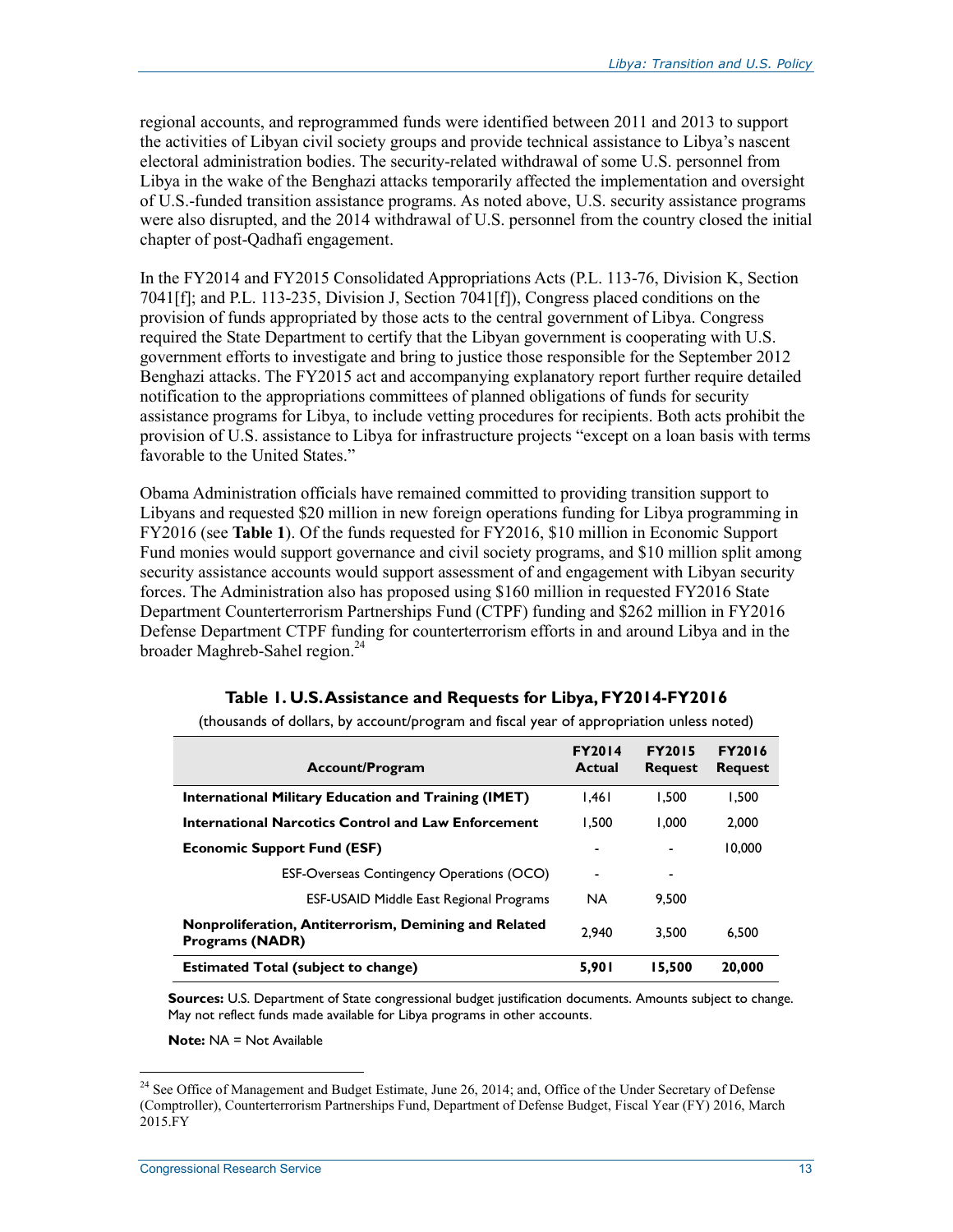FY2016 appropriations legislation now under consideration would extend existing Benghazi cooperation and oversight conditions to FY2016 funding for Libya programs. The Senate version (Section 7041[f] of S. 1725) also would extend the infrastructure project conditions, while the House version (Section 7041[f] of H.R. 2772) also would prohibit the use of funds appropriated by the act for the government of Libya if the government is controlled by a U.S.-designated foreign terrorist organization.

### **Investigations into 2012 Attacks on U.S. Facilities and Personnel in Benghazi**

U.S. Ambassador to Libya Christopher Stevens and three other U.S. personnel were killed on September 11, 2012, during an assault by armed terrorists on two U.S facilities in Benghazi, Libya's second-largest city. The Federal Bureau of Investigation (FBI) remains the lead U.S. agency tasked with pursuing the individuals responsible for the attacks. Other government agencies, including the State Department, the Department of Defense (DOD), and elements of the intelligence community (IC), support the FBI's efforts to bring the attackers to justice. Section 1278 of the FY2015 National Defense Authorization Act (P.L. 113-291) required the Secretary of Defense to submit to congressional defense committees—within 30 days of enactment—

a report that contains an assessment of the actions taken by the Department of Defense and other Federal agencies to identify, locate, and bring to justice those persons and organizations that planned, authorized, or committed the attacks against the United States facilities in Benghazi, Libya that occurred on September 11 and 12, 2012, and the legal authorities available for such purposes.

On September 28, 2012, the U.S. intelligence community concluded publicly that the incident was a "deliberate and organized terrorist attack carried out by extremists," and said that at the time it remained "unclear if any group or person exercised overall command and control of the attack and if extremist group leaders directed their members to participate. However, we do assess that some of those involved were linked to groups affiliated with, or sympathetic to Al Qaeda."<sup>25</sup> In January 2014, a Senate Select Committee on Intelligence report on the attacks stated that, "Individuals affiliated with terrorist groups, including Al Qaeda in the Islamic Maghreb (AQIM), Ansar al Sharia, Al Qaeda in the Arabian Peninsula [AQAP], and the Mohammad Jamal Network, participated in the September 11, 2012, attacks."<sup>26</sup> In June 2014, U.S. forces apprehended Ahmed Abu Khattala, a Libyan suspect in the attack, in a military operation in Libya. Abu Khattala has been transferred to the United States, and, as of July 2015, preparations for his trial were ongoing. The U.S. government has offered up to \$10 million through the State Department's Rewards for Justice program for information that helps to apprehend and prosecute those responsible for the attack.

Prior to Abu Khattala's capture, U.S. military officials referred to continuing intelligence gaps in Libya in unclassified testimony before Congress, with U.S. AFRICOM Commander General David Rodriguez saying on April 8, 2014, that continuing U.S. efforts against the network responsible for the Benghazi attacks are "made more difficult, obviously, by the security situation."<sup>27</sup> Rodriguez added that at the time U.S. investigators did not "have everybody identified and located," and said that the feasibility of operations to apprehend or otherwise target

<sup>&</sup>lt;u>.</u> <sup>25</sup> Statement, Director of Public Affairs for the Director of National Intelligence Shawn Turner, September 28, 2012.

<sup>26</sup> Senate Select Committee on Intelligence, *Review of the Terrorist Attacks on U.S. Facilities in Benghazi, Libya, September 11-12, 2012*, January 15, 2014.

<sup>&</sup>lt;sup>27</sup> Deputy Assistant Secretary Amanda Dory and General David Rodriguez, Press Briefing, April 8, 2014.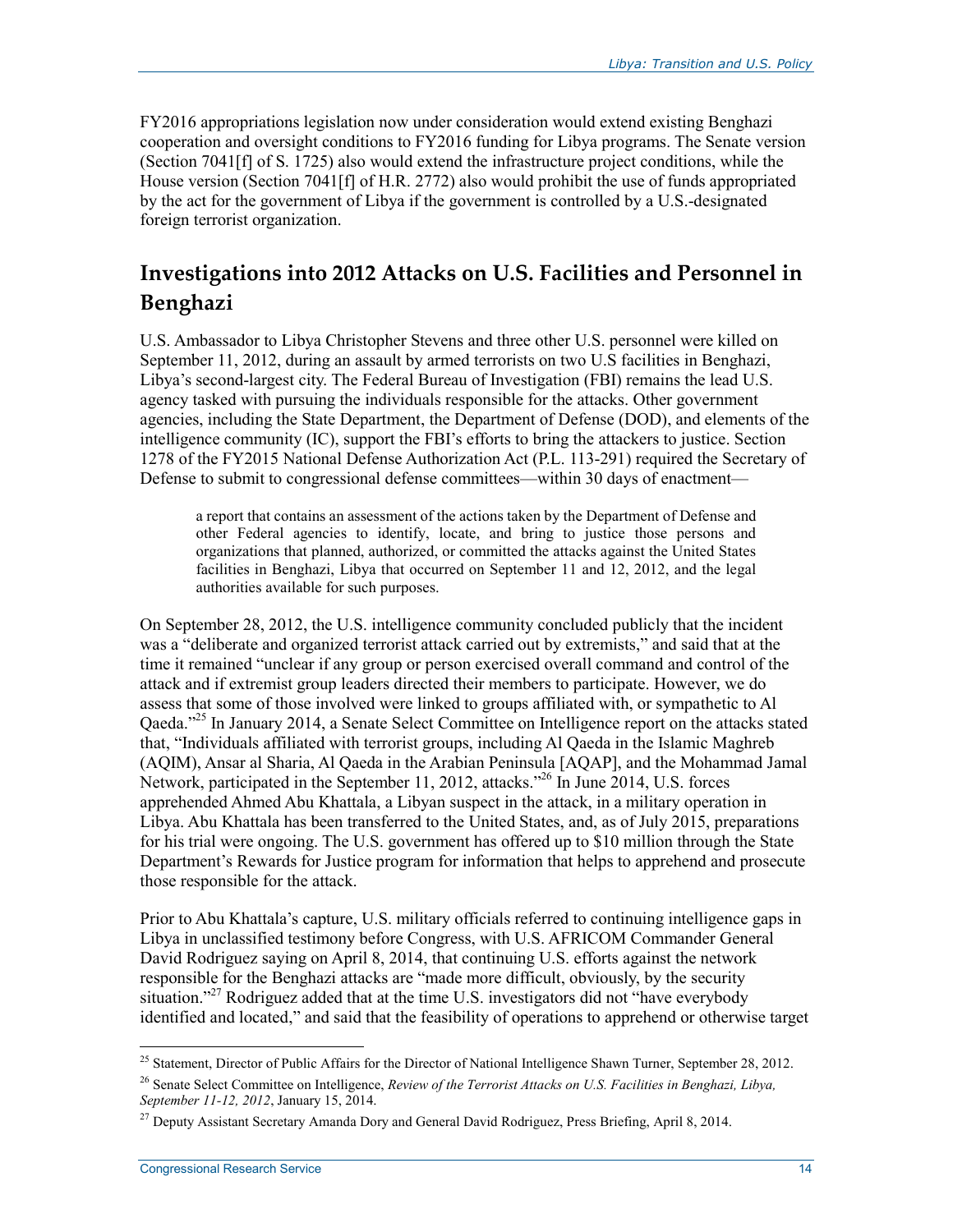suspects in Libya "depends ... on the situation and the risk that people want to take." Security conditions in the country have deteriorated further since that time, and U.S. Embassy personnel have departed, with unknown implications for support of similar operations.

Administration officials have repeatedly described Libya as a high risk operational environment, even with regard to routine diplomatic operations in Tripoli, which were suspended in July 2014. Operational risks presumably are higher in areas of Libya that are controlled by anti-U.S. forces. The January 2015 U.S. State Department travel warning for Libya "warns U.S. citizens against all travel to Libya and recommends that U.S. citizens currently in Libya depart immediately." Across Libya, attacks on foreign diplomatic facilities and personnel and on foreign nationals have continued, and reports suggest the U.S. Embassy in Tripoli and related facilities were damaged by fighting in 2014.

## **Outlook**

The 2012 attacks in Benghazi, the deaths of U.S. personnel, the emergence of terrorist threats on Libyan soil, and the internecine conflict between Libyan militias have reshaped debates in Washington about U.S. policy toward Libya. Following intense congressional debate over the merits of U.S. and NATO military intervention in Libya in 2011, many Members of Congress welcomed the announcement of Libya's liberation, the formation of the interim Transitional National Council government, and the July 2012 national General National Congress election, while expressing concern about security in the country, the proliferation of weapons, and the prospects for a smooth political transition. The breakdown of the transition process in 2014 and the outbreak of conflict amplified these concerns, with the emergence of Islamic State supporters in Libya compounding congressional fears about the implications of continued instability there.

Prior to mid-2014, the Obama Administration and Congress reached a degree of consensus regarding limited security and transition support programs in Libya, some of which responded to specific U.S. security concerns about unsecured weapons, terrorist safe havens, and border security. Congress may choose to reexamine the terms of any proposed future cooperation should Libyans reach a Government of National Accord agreement. Identifying and bringing those involved in the September 2012 Benghazi attacks to justice appears likely to remain a priority issue in the bilateral relationship, as does confronting any Al Qaeda- or Islamic State-affiliated groups present in Libya. Securing stockpiles of Libyan weapons also remains an issue of broad congressional concern, as does ensuring that Libyan authorities act in accordance with international human rights standards in pursuing justice, handling detainees, and managing flows of migrants, displaced persons, and refugees.

U.S. officials must weigh demands for a response to immediate security threats emanating from Libya with longer-term concerns for Libya's stability, the survival of its nascent democratic institutions, and the future of U.S.-Libyan relations. Decisions about responding to threats to U.S. security are complicated by the relative weakness of the Libyan state security apparatus and the risk of inflaming public opinion or undermining the image of cooperative Libyan leaders through direct or overt U.S. security responses. If a unity agreement is reached and consolidated, the prospects for Libyan-U.S. security cooperation against violent extremist groups may be good. If conflict among Libyans persists, congressional debate over transition and security assistance programs in Libya may intensify, with advocates possibly arguing for new investment on behalf of some Libyans to prevent a broader state collapse and critics possibly arguing that a lack of political consensus among Libyans might make U.S. assistance unlikely to achieve intended objectives. In the interim, Members of Congress may engage Administration officials to determine the possible scope and content of U.S. programs that might be proposed to support any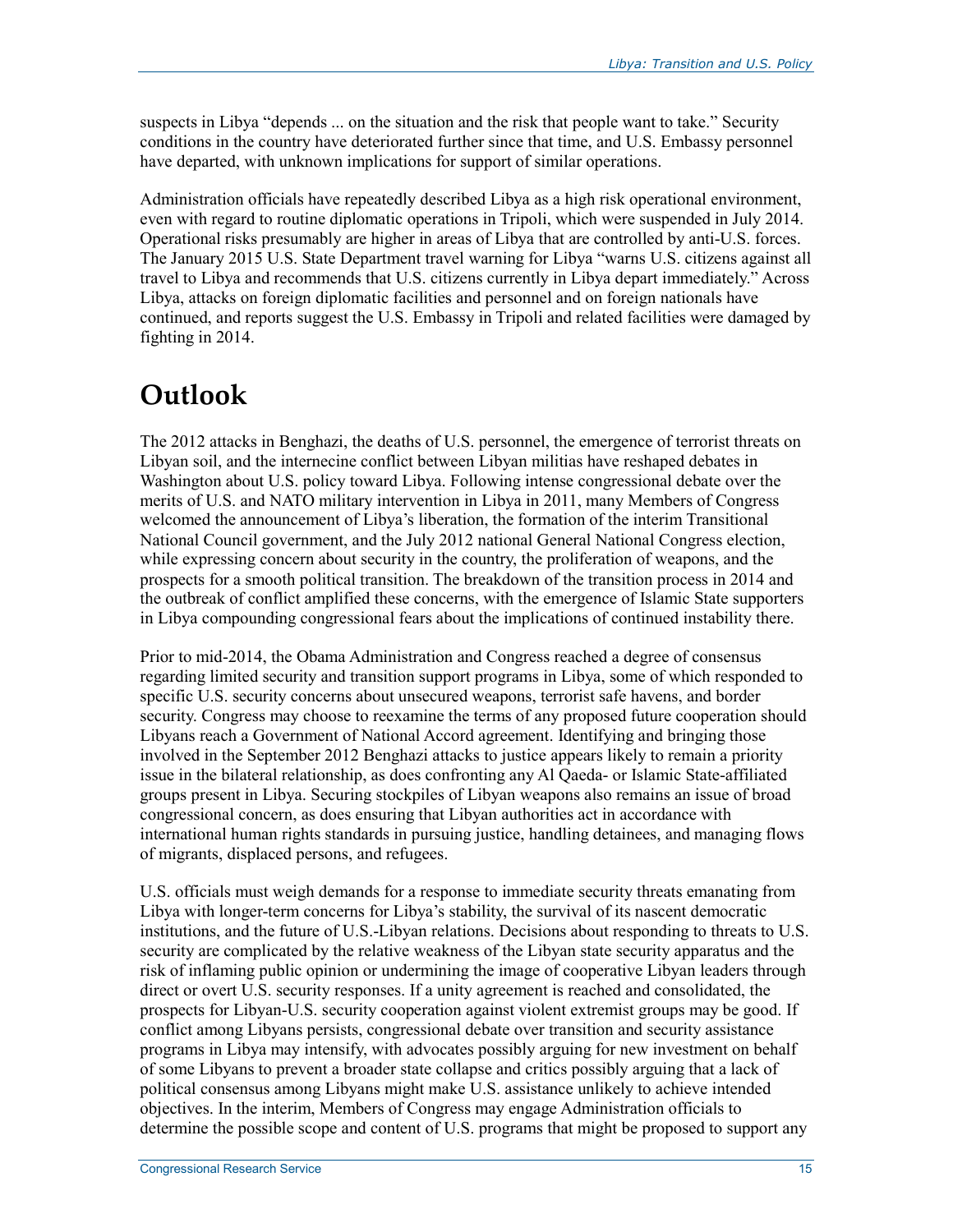Libyan Government of National Accord, and any U.S. contingency planning for the possibility that negotiations among Libyans could fail to bring conflict to a prompt close.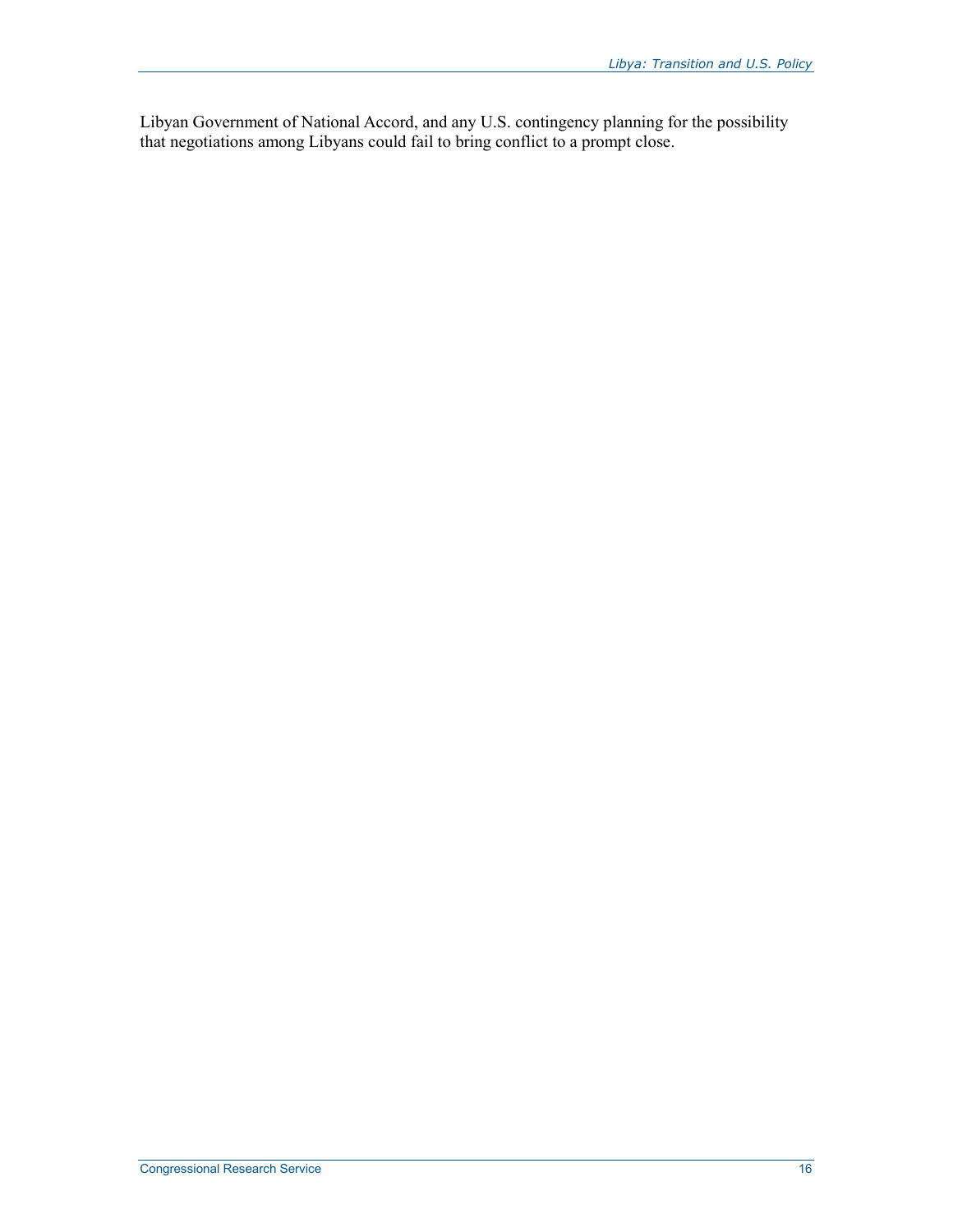## **Appendix A. Libyan History, Civil War, and Political Change**

The North African territory that now composes Libya has a long history as a center of Phoenician, Carthaginian, Greek, Roman, Berber, and Arab civilizations. Modern Libya is a union of three historically distinct regions—northwestern Tripolitania, northeastern Cyrenaica or Barqa, and the more remote southwestern desert region of Fezzan. In the  $19<sup>th</sup>$  century, the Ottoman Empire struggled to assert control over Libya's coastal cities and interior. Italy invaded Libya in 1911 on the pretext of liberating the region from Ottoman control. The Italians subsequently became mired in decades of colonial abuses against the Libyan people and faced a persistent anti-colonial insurgency. Libya was an important battleground in the North Africa campaign of the Second World War and emerged from the fighting as a ward of the Allied powers and the United Nations.

On December 24, 1951, the United Kingdom of Libya became one of Africa's first independent states. With U.N. supervision and assistance, a Libyan National Constituent Assembly drafted and agreed to a constitution establishing a federal system of government with central authority vested in King Idris Al Sanussi. Legislative authority was vested in a Prime Minister, a Council of Ministers, and a bicameral legislature. The first parliamentary election was held in February 1952, one month after independence. The king banned political parties shortly after independence, and Libya's first decade was characterized by continuous infighting over taxation, development, and constitutional powers.

In 1963, King Idris replaced the federal system of government with a unitary monarchy that further centralized royal authority, in part to streamline the development of the country's newly discovered oil resources. Prior to the discovery of marketable oil in 1959, the Libyan government was largely dependent on economic aid and technical assistance it received from international institutions and through military basing agreements with the United States and United Kingdom. The U.S.-operated air base at Wheelus field outside of Tripoli served as an important Strategic Air Command base and center for military intelligence operations throughout the 1950s and 1960s. Oil wealth brought rapid economic growth and greater financial independence to Libya in the 1960s, but the weakness of national institutions and Libyan elites' growing identification with the pan-Arab socialist ideology of Egyptian leader Gamal Abdel Nasser contributed to the gradual marginalization of the monarchy. Popular criticism of U.S. and British basing agreements grew, becoming amplified in the wake of Israel's defeat of Arab forces in the 1967 Six Day War. King Idris left the country in mid-1969 for medical reasons, setting the stage for a military coup in September, led by a young, devoted Nasserite army captain named Muammar al Qadhafi.

The United States did not actively oppose the coup, as Qadhafi and his co-conspirators initially presented an anti-Soviet and reformist platform. Qadhafi focused intensely on securing the immediate and full withdrawal of British and U.S. forces from military bases in Libya, which was complete by mid-1970. The new government also pressured U.S. and other foreign oil companies to renegotiate oil production contracts, and some British and U.S. oil operations eventually were nationalized. In the early 1970s, Qadhafi and his allies gradually reversed their stance on their initially icy relationship with the Soviet Union and extended Libyan support to revolutionary, anti-Western, and anti-Israeli movements across Africa, Europe, Asia, and the Middle East. These policies contributed to a rapid souring of U.S.-Libyan political relations that persisted for decades and was marked by multiple military confrontations, state-sponsored acts of Libyan terrorism against U.S. nationals, covert U.S. support for Libyan opposition groups, Qadhafi's pursuit of weapons of mass destruction, and U.S. and international sanctions.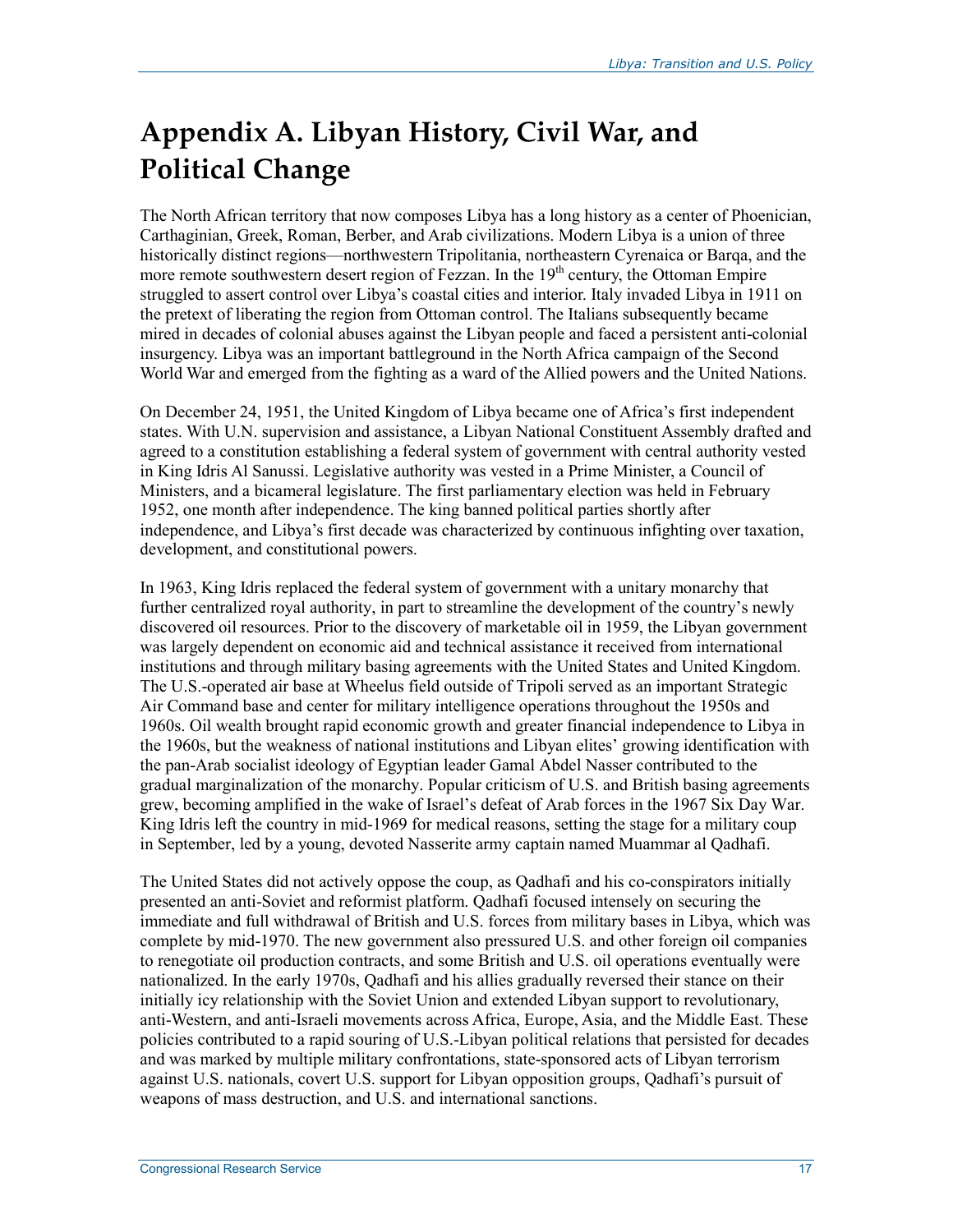Qadhafi's policy reversals on WMD and terrorism led to the lifting of international sanctions in 2003 and 2004, followed by economic liberalization, oil sales, and foreign investment that brought new wealth to some Libyans. After U.S. sanctions were lifted, the U.S. business community gradually reengaged amid continuing U.S.-Libyan tension over terrorism concerns that were finally resolved in 2008. During this period of international reengagement, political change in Libya remained elusive. Government reconciliation with imprisoned Islamist militants and the return of some exiled opposition figures were welcomed by some observers as signs that suppression of political opposition had softened. The Qadhafi government released dozens of former members of the Al Qaeda-affiliated Libyan Islamist Fighting Group (LIFG) and the Muslim Brotherhood from prison in the years prior to the revolution as part of its political reconciliation program. The Bush Administration praised Qadhafi's cooperation with U.S. counterterrorism efforts against Al Qaeda and the LIFG.

Qadhafi's international rehabilitation coincided with new steps by some pragmatic government officials to maneuver within so-called "red lines" and propose minor reforms. However, the shifting course of those red lines increasingly entangled would-be reformers in the run-up to the outbreak of unrest in February 2011. Ultimately, inaction on the part of the government in response to calls for guarantees of basic political rights and for the drafting of a constitution suggested a lack of consensus, if not outright opposition to meaningful change among hardliners. This inaction set the political stage for the revolution that overturned Qadhafi's four decades of rule and led to his grisly demise in October 2011.

Political change in neighboring Tunisia and Egypt helped bring long-simmering Libyan reform debates to the boiling point in January and early February 2011. The 2011 revolution was triggered in mid-February by a chain of events in Benghazi and other eastern cities that quickly spiraled out of Qadhafi's control. The government's loss of control in these cities became apparent, and broader unrest emerged in other regions. A number of military officers, their units, and civilian officials abandoned Qadhafi. Qadhafi and his supporters denounced their opponents as drug-fueled traitors, foreign agents, and Al Qaeda supporters. Until August 2011, Qadhafi and his forces maintained control over the capital, Tripoli, and other western cities. The cumulative effects of attrition by NATO airstrikes against military targets and a coordinated offensive by rebels in Tripoli and from across western Libya then turned the tide, sending Qadhafi and his supporters into retreat and exile. September and early October 2011 were marked by sporadic and often intense fighting in and around Qadhafi's birthplace, Sirte, and the town of Bani Walid and neighboring military districts. NATO air operations continued as rebel fighters engaged in battles of attrition with Qadhafi supporters.

Qadhafi's death at the hands of rebel fighters in Sirte on October 20, 2011, brought the revolt to an abrupt close, with some observers expressing concern that a dark chapter in Libyan history ended violently, leaving an uncertain path ahead. The self-appointed interim Transitional National Council (TNC) and its cabinet took initial steps toward improving security and reforming national institutions. Voters elected an interim General National Congress (GNC) in July 2012. The GNC assumed power on August 8, 2012, and in early 2014 voted to replace itself with a 200-member House of Representatives (HoR). The GNC's tenure had grown increasingly controversial, and more than half of its membership had resigned or was no longer active. The HoR election was held in June 2014, and the HoR convened in August. A Constitutional Drafting Assembly was partially elected in February 2014 and in April 2014 began developing a draft constitution.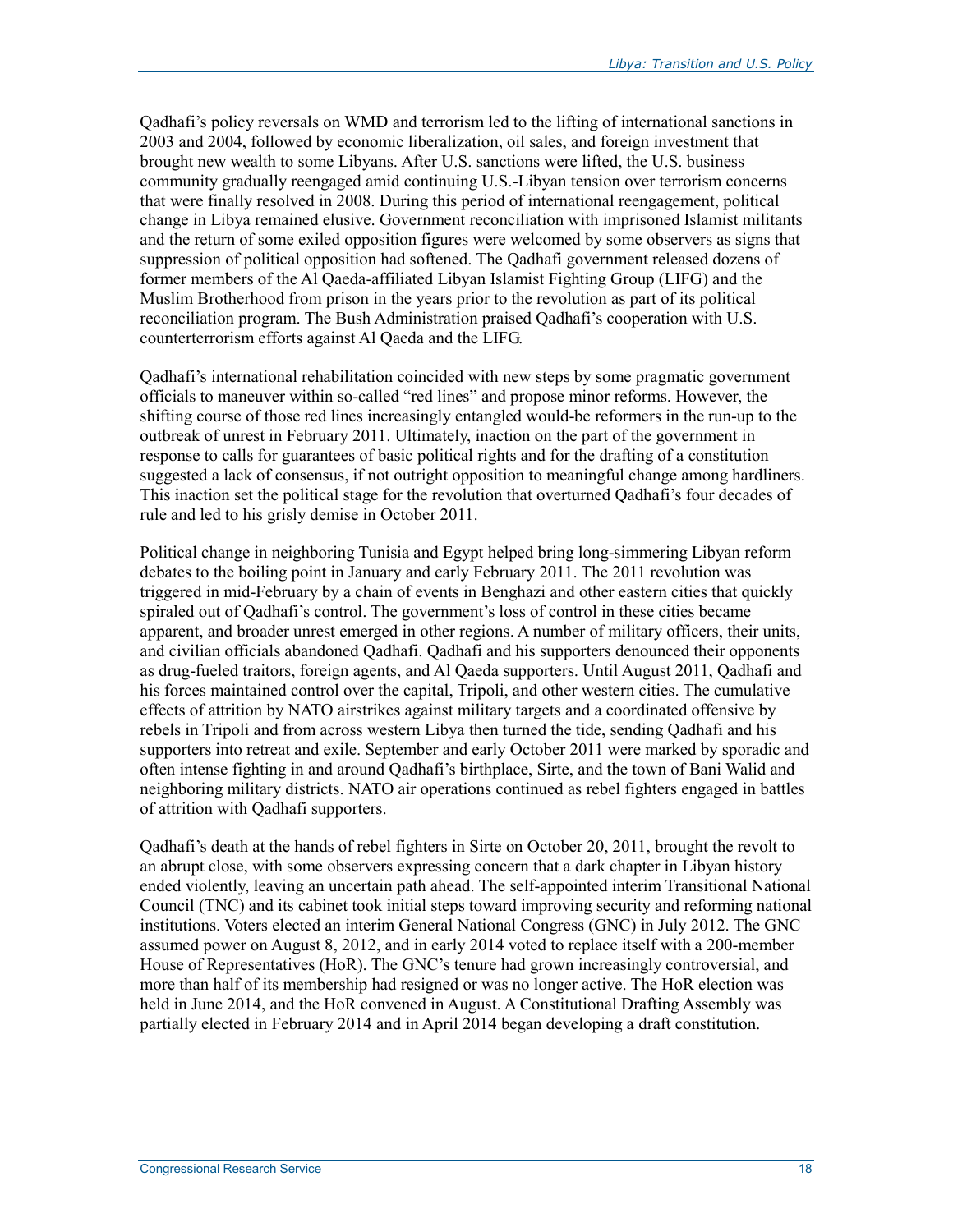### **Appendix B. U.S. Assistance to Libya FY2010-FY2015**

| <b>Account/Program</b>                                                          | <b>FY2010</b>            | <b>FY2011</b>            | <b>FY2012</b>            | <b>FY2013</b>            | <b>FY2014</b><br><b>Actual</b> | <b>FY2015</b><br><b>Request</b> |
|---------------------------------------------------------------------------------|--------------------------|--------------------------|--------------------------|--------------------------|--------------------------------|---------------------------------|
| <b>Complex Crises Fund (CCF-OCO)</b>                                            |                          |                          |                          | 15,000                   | $\blacksquare$                 |                                 |
| <b>Foreign Military Financing (FMF)</b>                                         | 150                      |                          | 150                      | 949                      |                                |                                 |
| <b>International Military Education and Training (IMET)</b>                     | 319                      | $\overline{\phantom{a}}$ | 296                      | 142                      | 1,461                          | 1,500                           |
| <b>USAID Transition Initiatives (TI/TI-OCO)</b>                                 |                          | 4,000                    | 1,500                    | 4,825                    |                                |                                 |
| Department of Defense (DoD) Nonlethal Support                                   | 25,000                   |                          |                          |                          |                                |                                 |
| DoD Counterterrorism Fellowship Program                                         |                          |                          |                          | 30                       |                                |                                 |
| Section 1206 Train and Equip                                                    |                          |                          |                          | 8,420                    |                                |                                 |
| <b>Global Security Contingency Fund</b>                                         |                          |                          | 22,650                   |                          |                                |                                 |
| <b>International Narcotics Control and Law Enforcement</b>                      |                          |                          |                          | $\overline{\phantom{a}}$ | 1,500                          | 1,000                           |
| Middle East Partnership Initiative (MEPI)                                       | 3,530                    | 3,145                    | NA.                      | NA                       | TBD                            | TBD                             |
| Middle East Response Fund (MERF)                                                |                          | 25,615                   | $\overline{\phantom{a}}$ |                          |                                | $\overline{\phantom{0}}$        |
| <b>Democracy Fund</b>                                                           |                          | 600                      |                          |                          |                                |                                 |
| <b>Development Assistance</b>                                                   |                          | 470                      |                          |                          |                                |                                 |
| <b>Economic Support Fund (ESF)</b>                                              | $\overline{\phantom{a}}$ | $\overline{\phantom{a}}$ | $\overline{\phantom{a}}$ | $\overline{\phantom{a}}$ | $\overline{\phantom{a}}$       |                                 |
| ESF-Overseas Contingency Operations (OCO)                                       |                          | $\overline{\phantom{a}}$ | 3,000                    | 5,000                    | $\overline{a}$                 |                                 |
| ESF-USAID Middle East Regional Programs                                         |                          | 175                      |                          | 2.850                    | <b>TBD</b>                     | 9,500                           |
| Nonproliferation, Antiterrorism, Demining and Related<br><b>Programs (NADR)</b> |                          |                          | 2,100                    | 1,437                    | 2,940                          | 3,500                           |
| Anti-Terrorism Assistance (ATA)                                                 | $\frac{1}{2}$            | $\blacksquare$           |                          |                          |                                |                                 |
| Export Control and Related Border Security Assistance (EXBS)                    | $\blacksquare$           | 500                      |                          |                          |                                |                                 |
| Counterterrorism Engagement (CTE)                                               | 95                       | $\overline{\phantom{a}}$ |                          |                          |                                |                                 |
| Conventional Weapons Reduction (CWD)                                            | $\overline{\phantom{a}}$ | 5,750                    |                          |                          |                                |                                 |
| Global Threat Reduction (CTR)                                                   | 500                      |                          |                          |                          |                                |                                 |
| Nonproliferation Disarmament Fund (NDF)                                         | $\overline{\phantom{a}}$ | 34,300                   |                          |                          |                                |                                 |
| Regional Strategic Initiative (RSI)                                             |                          | 9                        |                          |                          |                                |                                 |
| Humanitarian Funding                                                            |                          |                          |                          |                          |                                |                                 |
| Emergency Refugee and Migration Assistance (ERMA)                               |                          | 25,000                   |                          |                          |                                |                                 |
| International Disaster Assistance (OFDA)                                        |                          | 13,300                   |                          |                          |                                |                                 |
| International Disaster Assistance (FFP)                                         | $\overline{\phantom{0}}$ | 15,700                   |                          |                          |                                |                                 |
| Migration and Refugee Assistance (MRA)                                          | $\overline{\phantom{0}}$ | 35,000                   | 8,800                    |                          |                                |                                 |
| <b>Estimated Total (subject to change)</b>                                      | 29,594                   | 163,564                  | 38,496                   | 38,653                   | 5,901                          | 15,500                          |

#### **Table B-1. U.S. Assistance to Libya FY2010-FY2015**

(thousands of dollars, by account/program and fiscal year of appropriation unless noted)

**Sources:** U.S. Department of State communication to CRS, June 2012; State Department congressional budget justification and notification documents. Amounts subject to change. Estimated totals may not reflect all funds.

**Note:** NA = Not Available, TBD = To Be Determined. NDF funds reprogrammed from multiple fiscal years— FY2003, FY2004, FY2009, and FY2010.